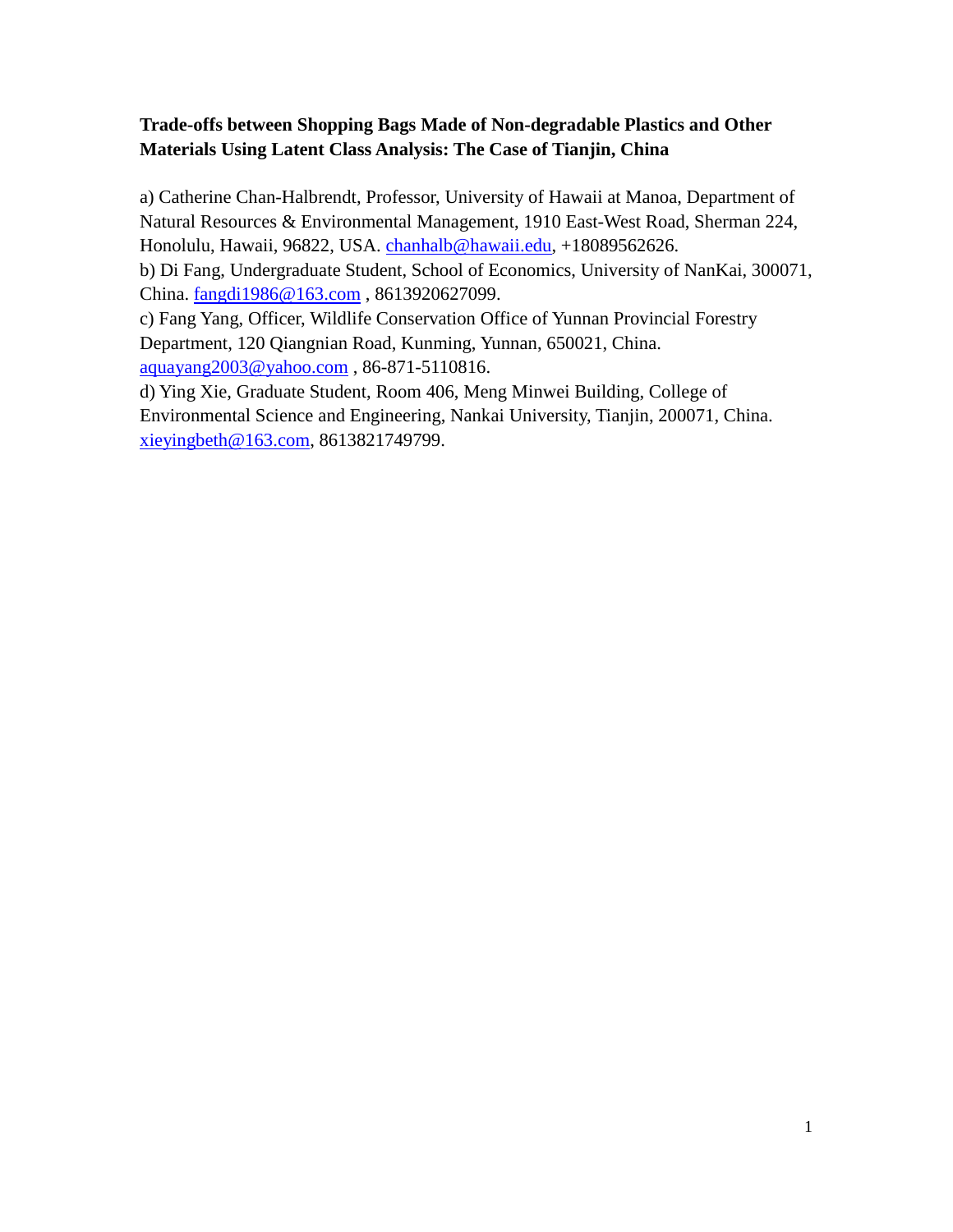# **Trade-offs Between Shopping Bags Made of Non-degradable Plastics and Other Materials Using Latent Class Analysis: The Case of Tianjin, China**

#### **Abstract (50-100)**

Tianjin, the fifth largest city, like other large cities in China, is suffering from severe environmental problems due to high plastic bag consumption. To curtail plastic bag consumption, a law has been enacted in China since June 1st, 2008 requiring large retail stores to charge for the bags. As a result, many plastic bag-manufacturing plants were closed. However, because of the popularity of plastic bags, they are still being manufactured and consumed. The premise of this study is that the popularity and charges for the current plastic bags of 0.3 CNY is too low to change customer's consumption behavior. The purpose of this study is to explore the attitude of people towards substitution of plastic bags with bags made from alternative materials and their willingness to pay for substitutes. This study used a conjoint choice experiment to measure Tianjin resident's preferences for degradable and non-plastic materials bags. The results show that most people do not like the non-degradable plastic bag and would use bags made of other materials if they were sold at a reasonable cost. Based on the latent class and socio-demographic segmentation results, there are preference distinctions among age groups. Also, there exists niche markets for paper, cloth, and degradable plastic bags where costs are of a lesser concern in consumer decisions. Manufacturers can use this information to more efficiently manufacture appropriate bags for different markets. This will help them maximize revenue while meeting demand.

Keywords: white pollution, plastic bag ban, conjoint choice experiment, willingness to pay, latent class analysis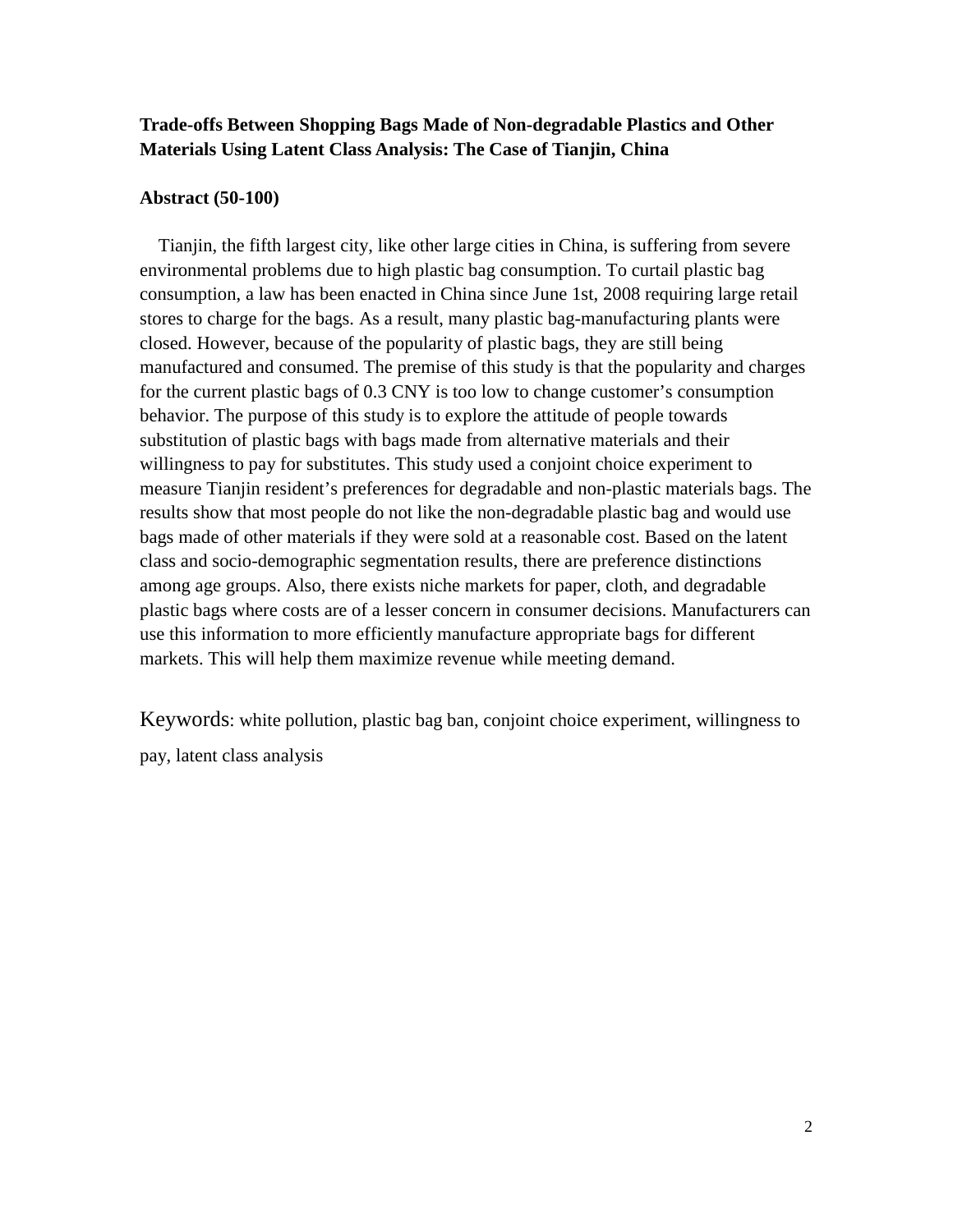## Introduction

As people's knowledge of environmental pollution grows, prohibiting or discouraging the use of plastic bags has become a global imperative. Introduced just over 25 years ago, the consumption rate of plastic bags has grown to an estimate of over 500 billion plastic bags annually worldwide. An estimated four billion plastic bags end up as litter annually. Beginning as early as 1994, a number of countries began introducing legislation to ban the use of plastic bags. Some recent examples are: in 2005 France unanimously passed a law banning all non-biodegradable plastic bags by 2010 (France to ban non-degradable plastic bags 2005). Recently, Italy also passed a similar law (Italy set to ban non-biodegradable bags 2006). In the U.S. on March 28, 2007 San Francisco's City Council voted to become the first U.S. city to ban plastic bags at large supermarkets (Nzherald.co.nz, 2007). And in Hong Kong, a highly populated city, the government has been making great strides to reduce the use of plastic bags. Following the hugely successful 'No Plastic Bag Day' campaign in 2006, which saw more than 40% decrease in use by participating retailers, the legislators in Hong Kong are now closer to passing an environmental levy on the bags to further cut the usage by one-billion bags per year (Hong Kong tremendously reduces plastic bag use 2006). Likewise, China has one-fourth of the world's population and the economy is growing at a very fast pace with consumption of plastic bags per capita expected to be substantially high if the government does not intervene. Unless China begins to curtail the rampant consumption, the environmental implication to the world could be dire and long lasting.

## Background

Thin plastic bags are very popular in China. China's supermarkets reported consumption of 50 billion plastic bags in 2007 (China Packaging Industry 2008). Plastic bags are cheap and are considered sanitary to carry most things, including cooked food. However, using non-degradable plastic bags is an environmentally costly habit. The common sight of plastic bags everywhere has led to the creation of the phrase bai se wu ran, or "white pollution" named after the bag's most popular color. Plastic bags are made from petroleum, a non-renewable resource and are extremely difficult to degrade. According to a survey by the China Plastics Processing Industry Association, to manufacture one billion super thin sacks per day for a year will require 37 million barrels of oil (Zaleski 2008). To prevent the white pollution, the Chinese government has launched a campaign to slowdown the use of plastic bags. Since June 1, 2008 China banned the production of ultra-thin plastic bags (defined as less than 0.025 mm or 25 microns thick). The government also banned supermarkets and larger retailers from giving out free plastic bags (Notice of the State Council on limiting production, sales and use of plastic bags, 2008). It is predicted that the ban will effectively drop consumption by two-thirds (Sohu.com, 2008). However, some experts argued that the prediction is far too optimistic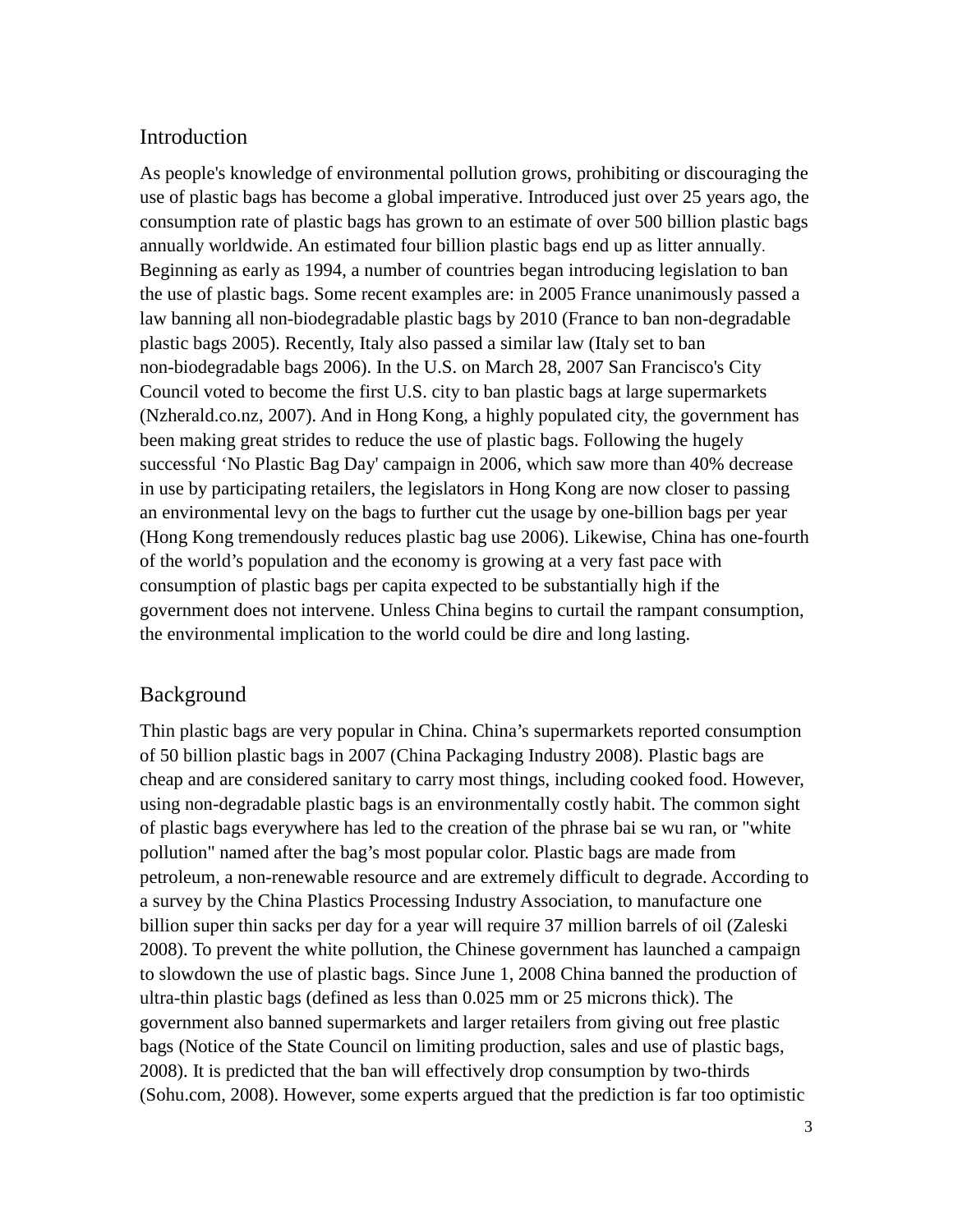because shoppers are still willing to pay for them as the price of bag costs only 0.3 Chinese Yuan (CNY), which is very cheap, compared to bags, made of other materials. Cloth bags cost as high as 3.0 CNY (Supermarkets facing the plastic bag ban are selling cloth bags 2008). Dr. Atiq Rahman, Director of the Bangladesh Center for Advanced Studies, a development think tank, confirmed the inelastic price demand for plastic bags when he said, "The trouble is [that] the plastic bag has become an integral part of life. We have learned [from Bangladesh's experience] that to say absolutely no to them is not an option. Most supermarkets and small shops now use paper bags, but there is still a demand for the very flimsy, thin plastic ones." (Vidal 2008). Experiences from Bangladesh and other countries showed that charging for plastic bags and banning production might not totally cease the use of plastic bags. The banning also creates negative socio-economic consequences. China's largest producer, Huaqiang Company, has already discontinued all manufacturing operations, not to mention the closing down of many small factories that produce plastic bags resulting in laying off many employees (SolveClimate.com 2008). Critics on the banning of plastic bags question whether the thin plastic bag's substitute, thicker plastic sacks and supposedly biodegradable ones, will ever deliver net substantial environmental, social or economic benefits.

Since the use of shopping bags made of plastic is a major environmental problem for China and there is a dearth of information on preferences for bags made with alternative materials, it is timely to find out preferences for plastic bag substitutes. If the information for preferred substitutes is known, it could lessen the negative socio-economics of the impacts. If 1.3 billion Chinese people continue to use plastic bags there will be immediate dire consequences on China's environment, which is already quite polluted in major cities such as Beijing, Shanghai, Guangzhou and Tianjin.

## **Objectives**

The objective of this study is to find out consumer's preferences for shopping bags made with alternative materials and the tradeoffs among the important purchasing attributes of someone who purchases the bags. Specifically, this research objectives are (1) to evaluate the attributes of shopping bags that are important to consumers, (2) to determine the socio-economic demographics that might affect their buying preferences, and, (3) to discuss the results and marketing implications. To accomplish the objectives, a survey was conducted to find out consumer's preferences for bags made out of alternative materials and at what combination of price and other important bag attributes are more preferred by the consumers. This information can assist the manufacturers to produce bags, which are more environmentally acceptable and at the same time profitable. To accomplish the objectives of the study, several tasks had to be performed, (1) develop a conjoint choice experiment survey to collect data on consumer's preferences, (2) conduct the survey and collect data from several supermarkets in Tianjin (among the top 5 most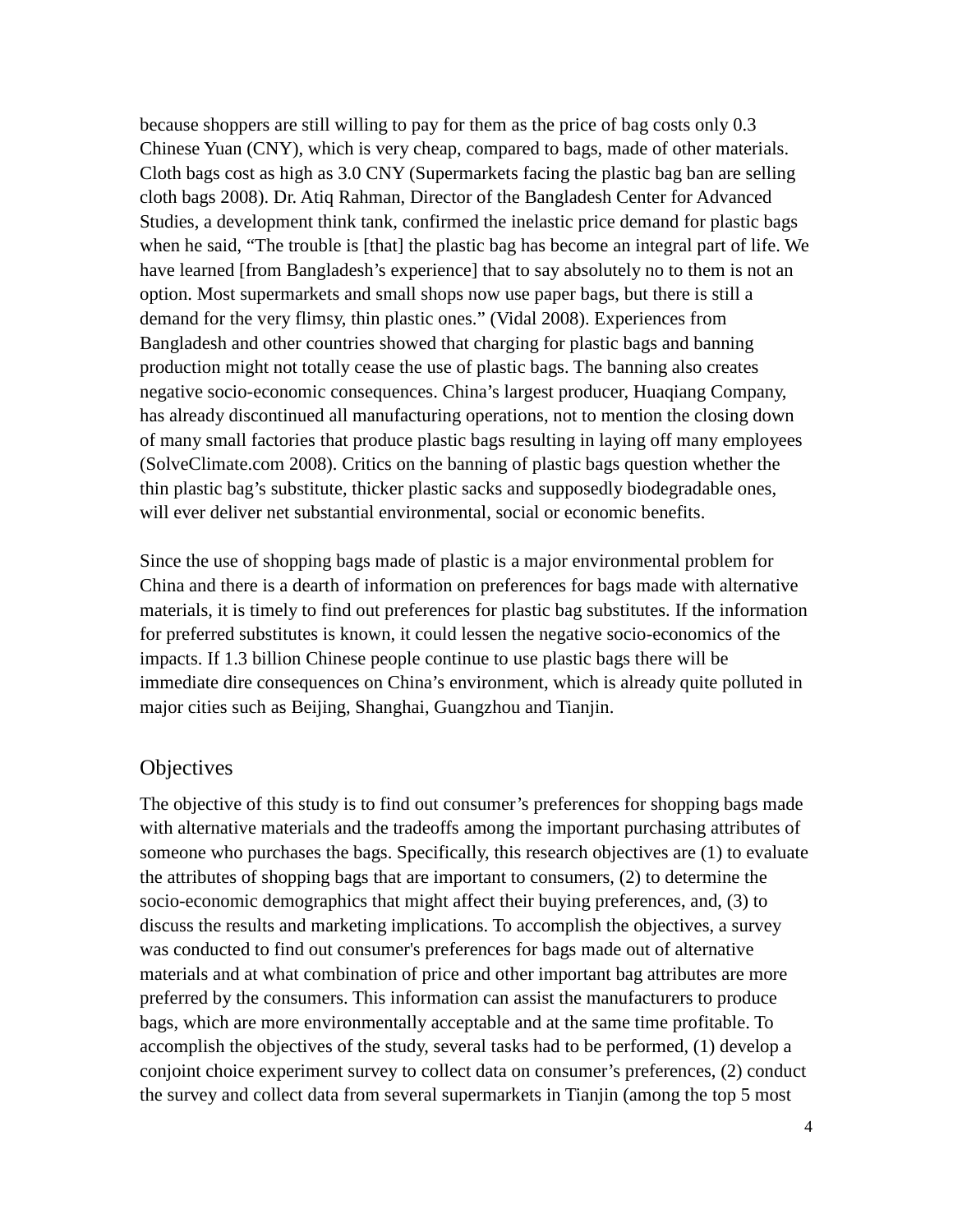populated cities), and (3) analyze the data with latent class approach and, (4) make conclusions and examine the implications.

# Method

In this study, we will use Conjoint Choice Experiment (CCE) to find out Tianjin consumer preference for different types of shopping bags. The following paragraphs summarize previous studies using CCE and describe how the design of the CCE was developed.

# Conjoint Choice Experiment (CCE)

The method chosen for this study is conjoint choice experiment. The CCE technique was initially developed by Louviere and Woodworth (Louviere and Woodworth 1983). As an empirical method, CCE originates in market research and transportation literature and has only relatively recently been applied to other areas such as the environmental studies discipline (Hensher 1994). Since mid-1990s CCE has been increasingly applied to various environmental problems. It has been used for valuating environmental amenities such as, the recreational moose hunting in Canada (Adamowicz, Louviere and Williams. 1994; Boxall, et al. 1996), woodland caribou habitat enhancement in Canada (Adamowicz, et al. 1996), preferences for deer stalking trips in Scotland (Bullock, Elston, and Chalmers 1998), and remnant vegetation in Queensland (Blamey et al. 1999). A summary of environmental applications is given in Hanley, Mourato, and Wright (Hanley, Mourato, and Wright 2001).

The CCE technique is based on the idea that any good can be described in terms of its attributes, or characteristics, and the levels that these attributes take. In our case of preference for shopping bags made of alternative materials to substitute for plastic bags, the shopping bags attributes are: costs, materials used to make the bags, number of times a bag can be reused, and the length of time it takes a bag to degrade naturally in the environment. The potential impacts from changing these attributes might impact purchasing decisions. Using CCE can tell us which attributes are significant determinants of the values people place when purchasing shopping bags. This information also tells us the willingness to pay for bags made with alternative materials. With this information, bag manufacturers can decide whether it is profitable to make bags using alternative materials instead of plastic.

# Why We Choose the Conjoint Choice Experiment (CCE)?

This study through a survey of the Tianjin residents (with about 10 million residents) in China used a conjoint choice experiment method to elicit willingness to pay for alternatives to plastic bags. A conjoint choice experiment approach directly asks for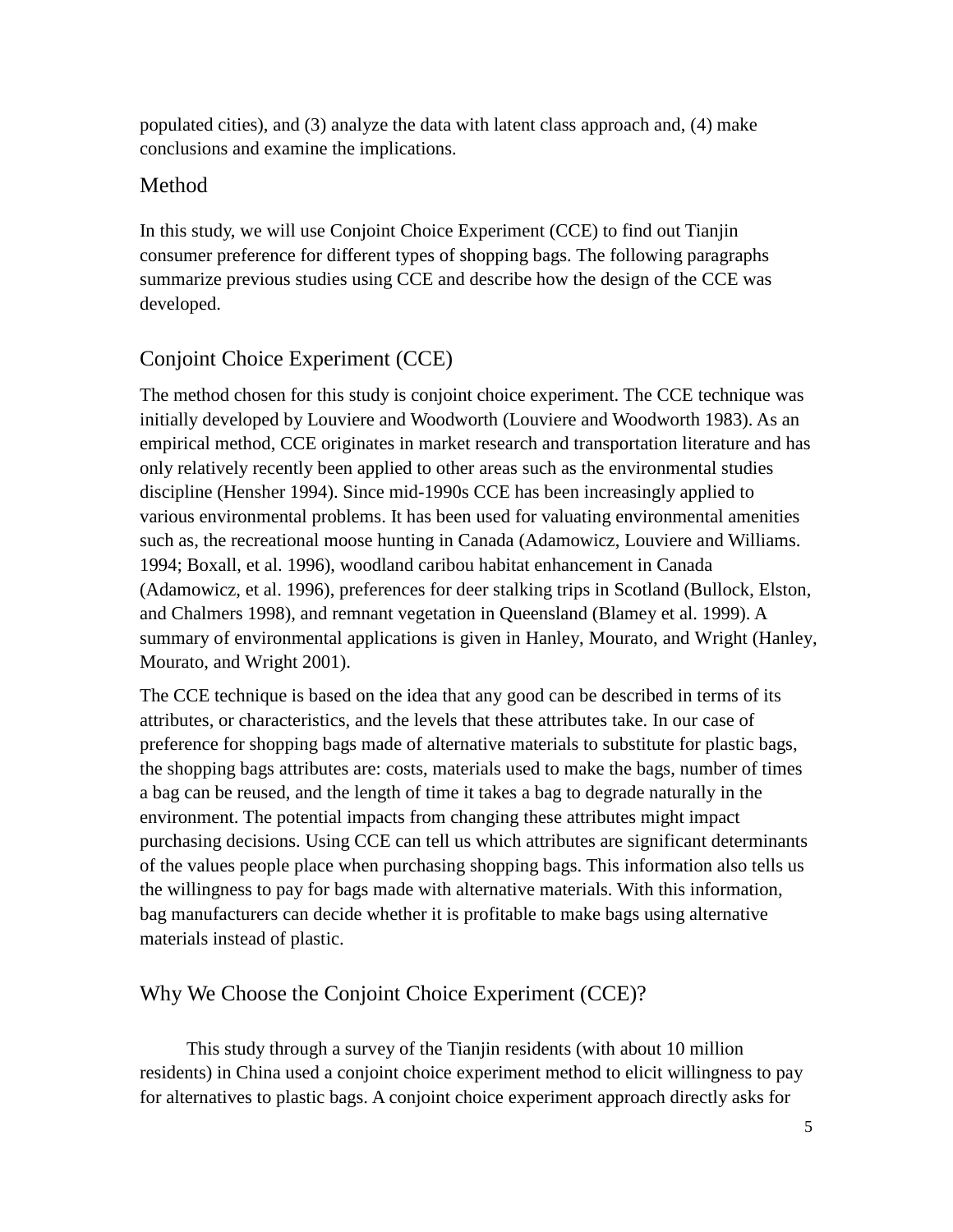respondent's preferences based on a set of structured survey questions. The approach measures the value of environmental goods and services by asking hypothetical scenarios and their valuations such as, alternative bag materials and shorter time for a bag to degrade.

A relatively new concept in environmental valuation, conjoint choice experiment is an evolved form of the more traditional conjoint analysis introduced in the 1980's. While the traditional conjoint analysis presents all the choices to respondents at one time, in conjoint choice experiment models, respondents typically are asked to evaluate a set of two profiles at a time with varying levels on each attribute. It then asks the respondent to pick the profile that they would most prefer from that set (Halbrendt et al. 2007).

# Experimental Design of CCE

Table 1 shows the design stages of a CCE (Cattin and Wittink 1982; Green and Wind 1975; Halbrendt, Wirth, and Vaughn 1991).

| <b>Stage</b>                           | Description                                                                                                                                                                                                                                                                                                                                                                                                                                                                                                                                |
|----------------------------------------|--------------------------------------------------------------------------------------------------------------------------------------------------------------------------------------------------------------------------------------------------------------------------------------------------------------------------------------------------------------------------------------------------------------------------------------------------------------------------------------------------------------------------------------------|
| 1. Selection of<br>attributes          | Selection of relevant attributes related to purchasing shopping bags.<br>This is done through expert interviews and literature review. The<br>interviews also help to identify the possible environmental impacts<br>(attribute outcomes) important to respondents associated with using<br>bags made of different materials, as well as the monetary cost of the<br>bag.                                                                                                                                                                  |
| 2.Assignment<br>of attribute<br>levels | After identifying the important attributes, the range of each attribute<br>is determined through literature review and expert interviews. The<br>range or levels should be realistic and span over which we expect<br>respondents to have preferences, and/or practically-achievable<br>levels.                                                                                                                                                                                                                                            |
| 3. Choice of<br>experimental<br>design | Statistical design theory is used to combine the levels of the<br>attributes into a number of alternative program profiles to be<br>presented to respondents. Depending on how many choice sets<br>and/or profiles are included in the experiment, one can have either<br>complete or fractional factorial designs. In our case, we have a<br>fractional factorial design to reduce the number of attribute level<br>combinations while allowing the efficient estimation of the effects of<br>the individual attributes ('main effects'). |
| 4. Construction<br>of choice sets      | The profiles identified by the experimental design are then paired<br>and grouped into choice sets to be presented to respondents using a<br>software program. In our study we used a program purchased from<br>Sawtooth Software, Inc.                                                                                                                                                                                                                                                                                                    |

Table 1: Design and Estimation Stages for a Conjoint Choice Experiment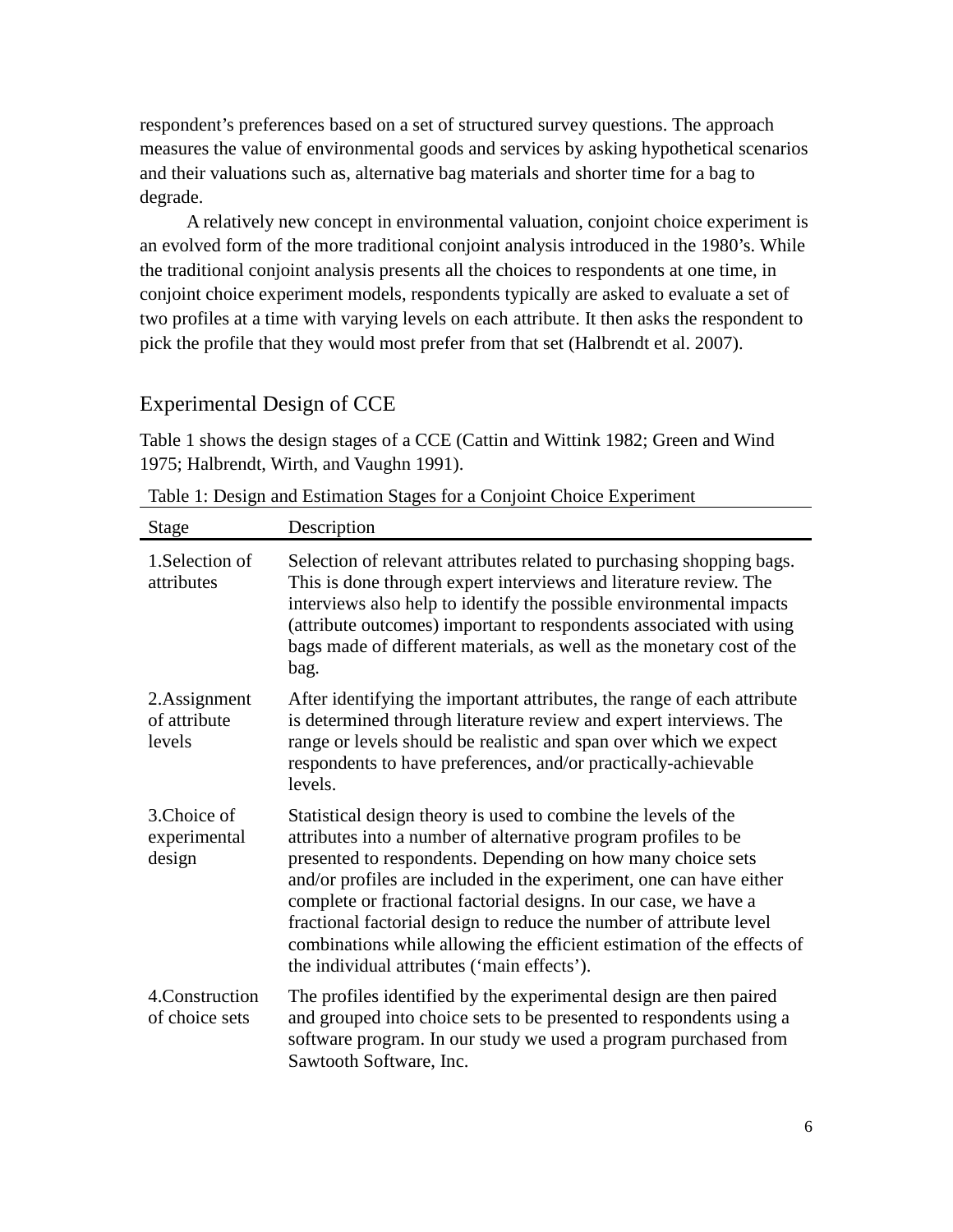| 5. Method of<br>collecting<br>preference data | Choice of survey administration either with face-to-face interviews<br>or mail surveying is needed to be decided depending on the<br>complexity of the topic and project budget. This study chose<br>face-to-face interviews as the survey approach is novel to enhance<br>clarity to respondents.                              |
|-----------------------------------------------|---------------------------------------------------------------------------------------------------------------------------------------------------------------------------------------------------------------------------------------------------------------------------------------------------------------------------------|
| 6.Data<br>estimation                          | Decide on the choice of the estimation method to achieve project<br>objectives. One can use traditional logit analysis or latent class<br>approach. In our study we chose latent class approach, as we believe<br>this is a more appropriate estimation tool when dealing with people<br>generally of heterogeneous background. |

 In order to come up with the important attributes and their levels on what purchasing attributes consumers will consider when substituting plastic bags, literature reviews and interviews were conducted. Literature reviews involved reading papers in the relevant field and searching information on the Internet. In-depth interviews involved discussion with random residents. The first step of our CCE design was to find the product attributes and levels. Studies such as Tang et al,. (Tang, Guo, and Wan 2003) and Wang and De (Wang and De 2008) have shown that attributes such as materials, costs, number of reuse times, degradable period and extent of damage to the environment are important factors for the consumers when they make their choices of what shopping bags to use. After extensive literature review and interviews, the four most important attributes selected were  $(1)$  type of material use to make the shopping bags,  $(2)$  cost of each bag of a medium size (a bag that holds approximately 6 kilograms) (3) number of times the bag can be reused, and (4) how long it takes for the bag to degrade naturally in a landfill. The rationale for selecting them is:

#### (1) Material

Through literature review (Tang, Guo, and Wan 2003) and direct observation in the city, we have decided on four types of the material: non-degradable plastic, degradable plastic (distinguished from the non-degradable one by a logo), paper and cloth. (2) Cost

Cost is usually a vital economic factor that affects decision making of consumers. When deciding on the levels of this attribute, the researchers collected the prices of plastics, paper, and cloth bags from many large supermarket and retail stores with the findings of the average price per bag ranging from 0.3 to 3.0 CNY. Supermarkets in Tianjin currently are charging 0.3 CNY for a medium size bag. A cloth bag of comparable size costs 3.0 CNY each, and a paper bag costs about 1.5 CNY. Thus, the levels used for this study are 0.3, 1.5 and 3 CNY per bag.

#### (3) Number of times a bag can be reused

The levels of this attribute were determined by randomly interviewing 30 consumers in Tianjin city. Interviewers asked random consumers how many times they use each kind of bag (non-degradable and degradable plastics, cloth and paper) before they throw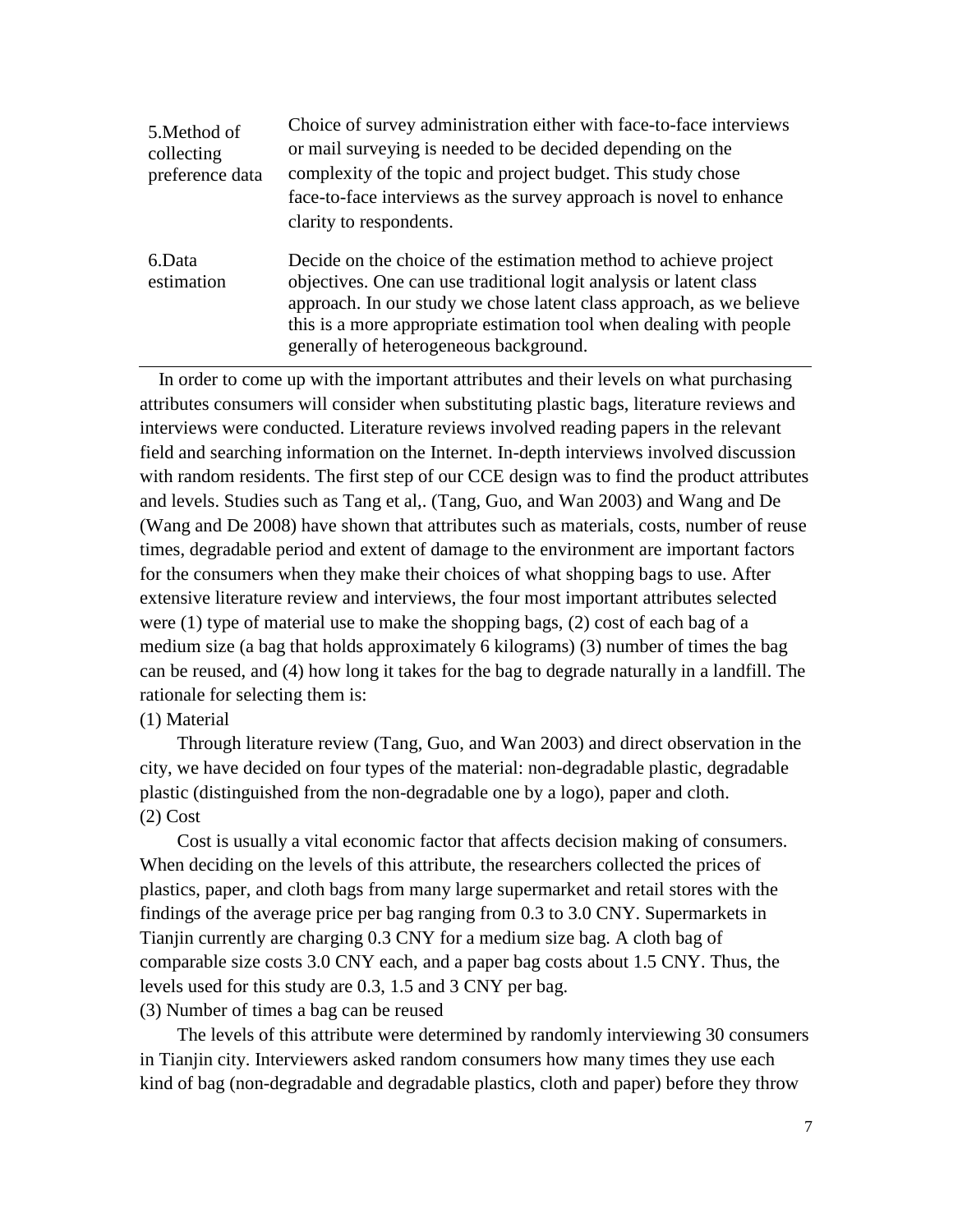it away, the answers were mostly 1, 5 and 30. For this study, the levels chosen are 1, 5 and 30 times.

#### (4) Degradation time for bag materials

How long it takes a certain material to degrade was identified as an important environmental attribute through literature reviews. Degradable plastics, paper and cloth degrade in the natural environment between 45 to 90 days (Tang, Guo, and Wan 2003). And non-degradable plastics takes a very long time to degrade. Therefore the levels for this attribute are: 0.125, 0.25 and 100 years (or representing infinity).

| <b>Attributes</b> | Levels                                                                  |                        |           |       |
|-------------------|-------------------------------------------------------------------------|------------------------|-----------|-------|
| Material          | Non-degradable<br>plastics                                              | Degradable<br>plastics | Cloth     | Paper |
| $Cost/bag$ (CNY)  | 0.3                                                                     | 1.5                    | 3         |       |
| Times to reuse    |                                                                         | 5                      | 30        |       |
|                   | Degradation (year) $0.125(1.5 \text{ months})$ $0.25(3 \text{ months})$ |                        | 100 years |       |

Table 2: Attributes and Their Levels

The third and fourth stages of designing the CCE involve choice of experimental design and construction of interview design questions to be presented to survey respondents. Program profiles are constructed by selecting one level from each attribute and combining across attributes. In this study, there are four attributes with one having four levels and the rest having three levels each, such that the number of possible profiles totaled 4x3x3x3 or 108. A complete factorial design would use all the 108 profiles, which is undesirably difficult for respondents to evaluate and make decision from. So instead a fractional factorial design is proposed. A fractional factorial design is a sample of attribute levels selected from a full factorial design without losing information to effectively test the effects of the attributes on respondent's preference (Halbrendt et al. 2007). The most commonly used method of constructing fractional factorial design in conjoint measurement is the orthogonal array. Orthogonal arrays build on the Graeco-Latin squares by developing highly fractionated designs in which the scenario profiles are selected so that the independent contributions of all main effects are balanced, assuming negligible interactions (Green and Wind 1975). This study constructed different profiles based on degrees of freedom requirements to estimate all of the main effects within the orthogonal design (Louviere 2000). From all possible profiles, pairs of profiles were randomly developed and separated into 7 sets of 12 pairs using software developed by Sawtooth, Inc. Having only 12 pairs to evaluate from ensure the surveying exercise does not adversely impact a respondent's responses.

For data collection, the designed experiment was carried out. Each respondent is presented with one set of 12 pairs of profiles to make their choices from. The experiment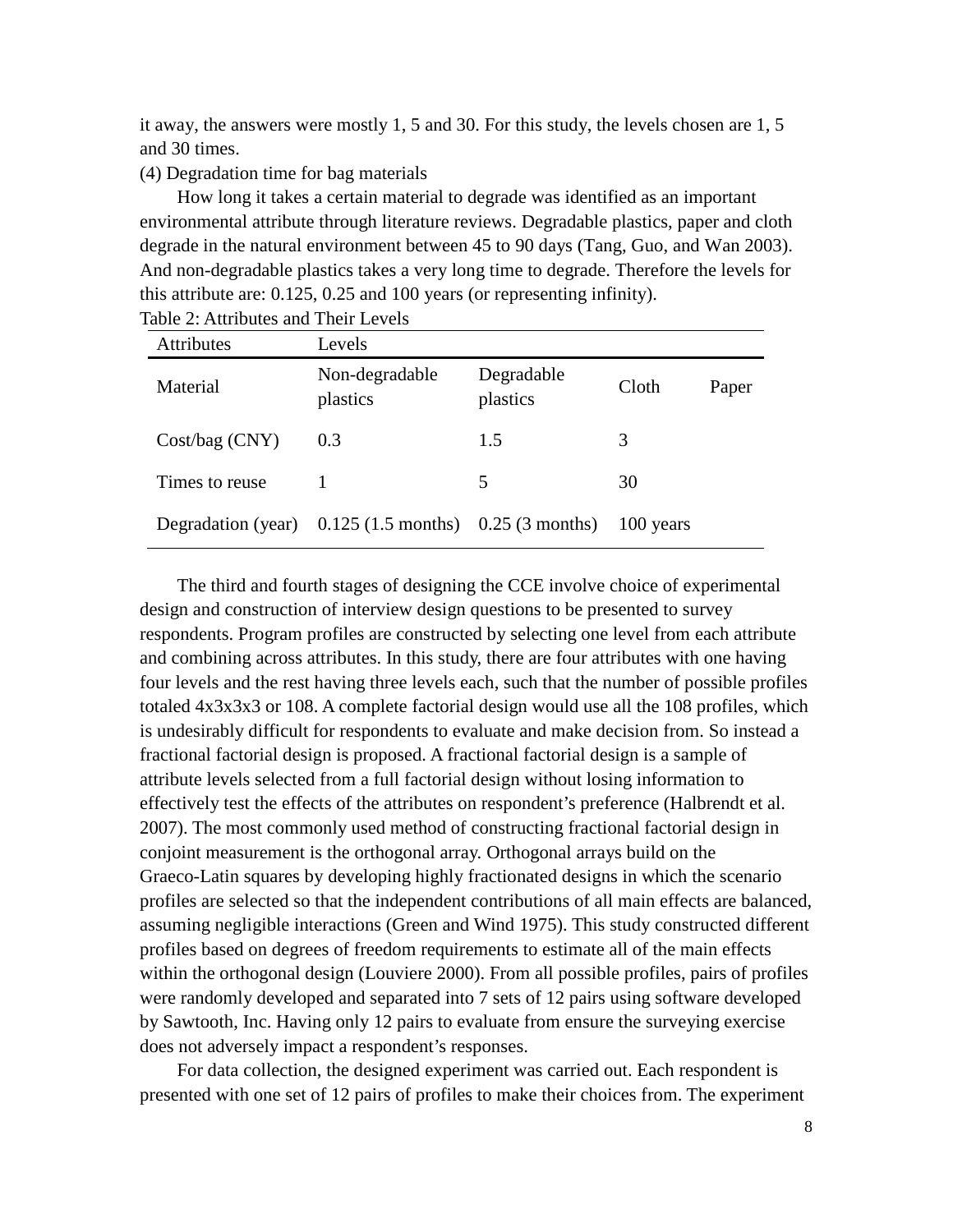requires respondents to choose one product profile from each pair. Table 3 shows an example of a pair of product profile scenarios for respondents to choose from. Table 3: Example of a Pair of Product Profile Scenarios

| <b>Attributes</b>         | Program A               | Program B         |
|---------------------------|-------------------------|-------------------|
| Material                  | Non-degradable plastics | Cloth             |
| $Cost/bag$ (CNY)          | 0.3                     | 3.0               |
| Number of Times to Reuse  | 5                       | 10                |
| Degradation Period (year) | 100                     | $0.25$ (3 months) |

### Data collection

## Survey Location

Tianjin is a modern industrialized city more typical of Chinese urban areas as the influence from foreign tourists is less than other international metropolitan cities such as Beijing and Shanghai. The survey was conducted mainly in supermarkets and vegetable and fruit markets where respondents are random residents of Tianjin. Supermarkets are also places where most plastic bags are used and where the plastic bag is banned from giving them out free of charge.

| Table 4: Locations and sample size |  |
|------------------------------------|--|
|------------------------------------|--|

| District, City of Tianjin | <b>Survey Location</b>   | Sample size |
|---------------------------|--------------------------|-------------|
| Nankai                    | Renrenle Supermarket     | 30          |
|                           | Good Harvest Supermarket | 30          |
|                           | Carrefour Supermarket    | 30          |
| Hebei                     | Vanguard Supermarket     | 28          |
|                           | Milan Supermarket        | 27          |
| Heping                    | Vegetable Market         | 30          |
| Hedong                    | Vegetable Market         | 30          |
| Total                     |                          | 205         |

# Sample Population

Two hundred and five surveys were completed during 11 days from June 10th to June 20th, 2008. Table 5 shows the socio-demographic of respondents and is compared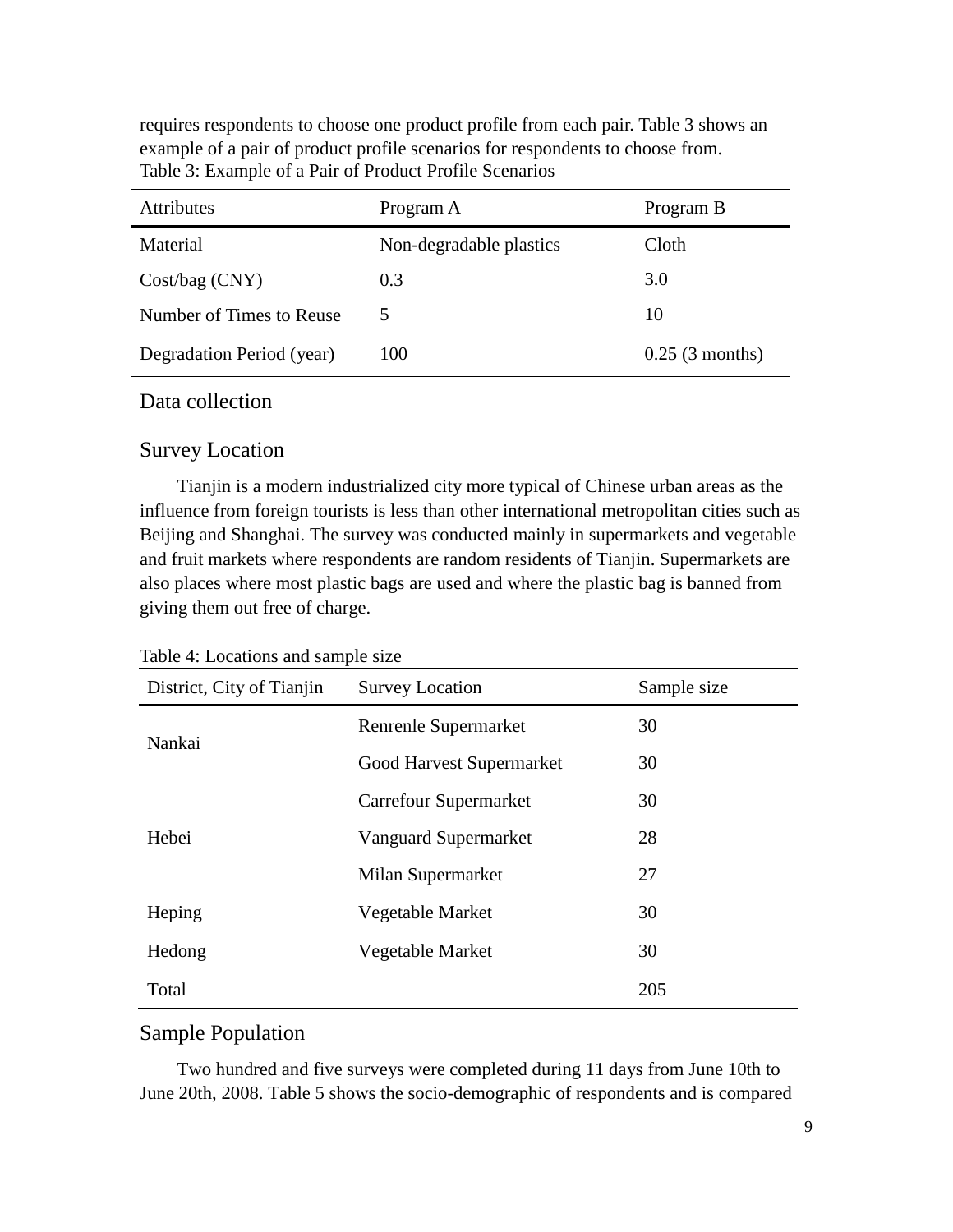with the Census data of Tianjin residents. About 60.5% of the respondents were female and 39.5% were male in the survey whereas the population of male residents of Tianjin is 49.6% over 50.2% female. The gender distribution of the respondents has more females and does not exactly match the demographic characteristics of Tianjin. It can be explained that generally more females do the shopping than male respondents in China. There were more young respondents in the sample. For the same reason, younger people shop more than older people. The household income of respondents is somewhat similar with the household income of Tianjin residents. Forty-eight percent of the respondents have a monthly household income less than 3,000 CNY, thirty-one percent of them have a monthly household income range from 3,000 to 5,000 CNY, and twenty percent of the respondents have a monthly household income of over 5,000 CNY. In comparison to the educational background of Tianjin residents, the respondents have the following training: Elementary school diploma (19.0%) and Junior high school diploma (31.7%) which matched well with the demographic characteristics of Tianjin, while more respondents have high school diploma (48.8%) and less have College degree and above (0.5%). This can be explained that more educated people do less shopping for food and dry goods for daily consumption. Overall, the survey respondents are shoppers from different socio-demographic background and in most instances matched well with Tianjin resident's profile except that they are younger and more respondents have a high school education.

|        |                                    | <b>Survey Respondents</b><br>(% ) | Tianjin residents<br>$(\%)$ |
|--------|------------------------------------|-----------------------------------|-----------------------------|
|        | Female                             | 60.5                              | 49.6                        |
| Gender | Male                               | 39.5                              | 50.4                        |
|        | 16-29                              | 41.9                              | 25.4                        |
|        | 30-39                              | 20.0                              | 17.4                        |
| Age*   | 40-49                              | 17.1                              | 21.8                        |
|        | 50 and over                        | 21.0                              | 35.4                        |
|        | $<$ Y 3, 000                       | 47.8                              | 40.0                        |
| Income | $\geq$ Y 3, 000 to < Y 5, 000 30.7 |                                   | 40.0                        |

Table 5: Socio-demographic of Survey Respondents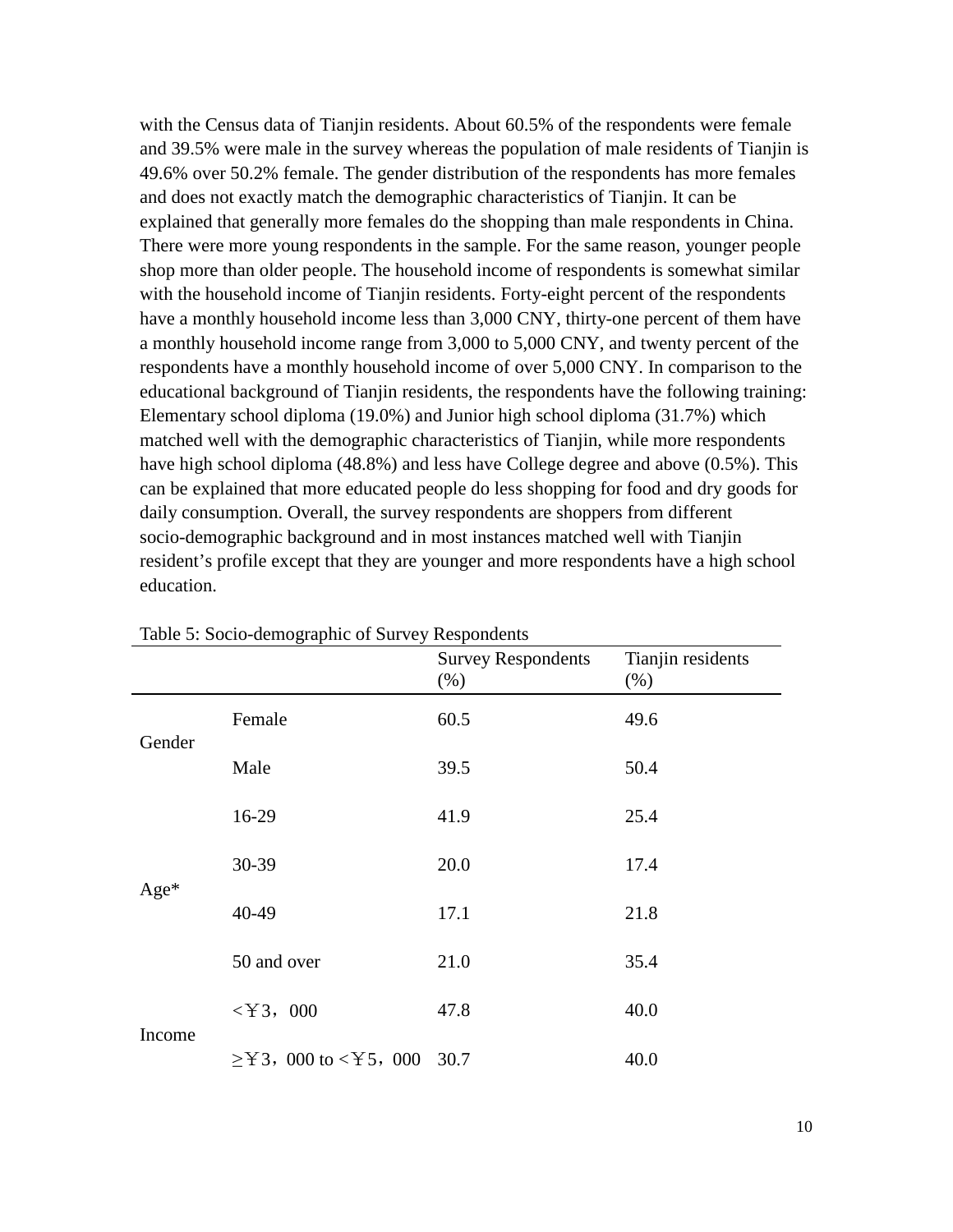|           | $\geq$ Y 5, 000               | 21.5 | 20.0 |
|-----------|-------------------------------|------|------|
|           | Elementary school<br>diploma  | 19.0 | 21.9 |
| Education | Junior high school<br>diploma | 31.7 | 37.7 |
|           | High school diploma           | 48.8 | 21.9 |
|           | College degree and<br>above   | 0.50 | 14.1 |

\*People under 16 were not interviewed because they are still in secondary school. Source of Tianjin resident's data: Tianjin Census Book 2007 (ISBN 978-7-5037-5127-1/F 12427)

## Sample Size

Based on an analysis of 21 CCE studies, Orme, (2006) concluded that increasing the number of choice sets for each respondent can obtain very similar statistical gains proportional to a greater number of respondents. Thus, Orme (2006) recommends that a general sample size ranges from 150 to 1,200 respondents. This study completed 205 surveys, which are within the range recommended by Orme's study, and each respondent were provided with 12 choice sets to choose from.

### Survey Instrument

The survey questionnaire is consisted of two sections. Section one is the set of 12 pairs of shopping bag profiles for respondents to choose from. Section two consists of questions regarding the socio-demographic and economic background of the respondents such as age, income, education and other characteristics. Section one data provides the attribute-specific preferences. The data is analyzed using latent class analysis software Latent Gold Choice, Version 4.0 developed by Statistical Innovations Inc.

#### Survey Technique

Data were collected using face-to-face interviews. To establish a minimal level of knowledge on the issue prior to completing the survey, a brief description of the law banning plastic bags and its potential impacts were read to every respondent regardless of their knowledge on the law and environmental impacts. Then, they were given 12 pairs of product profiles with differing levels of attributes and asked to choose one from each pair. The response rate was 80%.

## Conjoint Choice Model Using Latent Class Analysis (LCA) Approach

LCA is used to evaluate respondent choice behavior by capturing both observable attributes of choice and unobservable factors found in the heterogeneity of individual's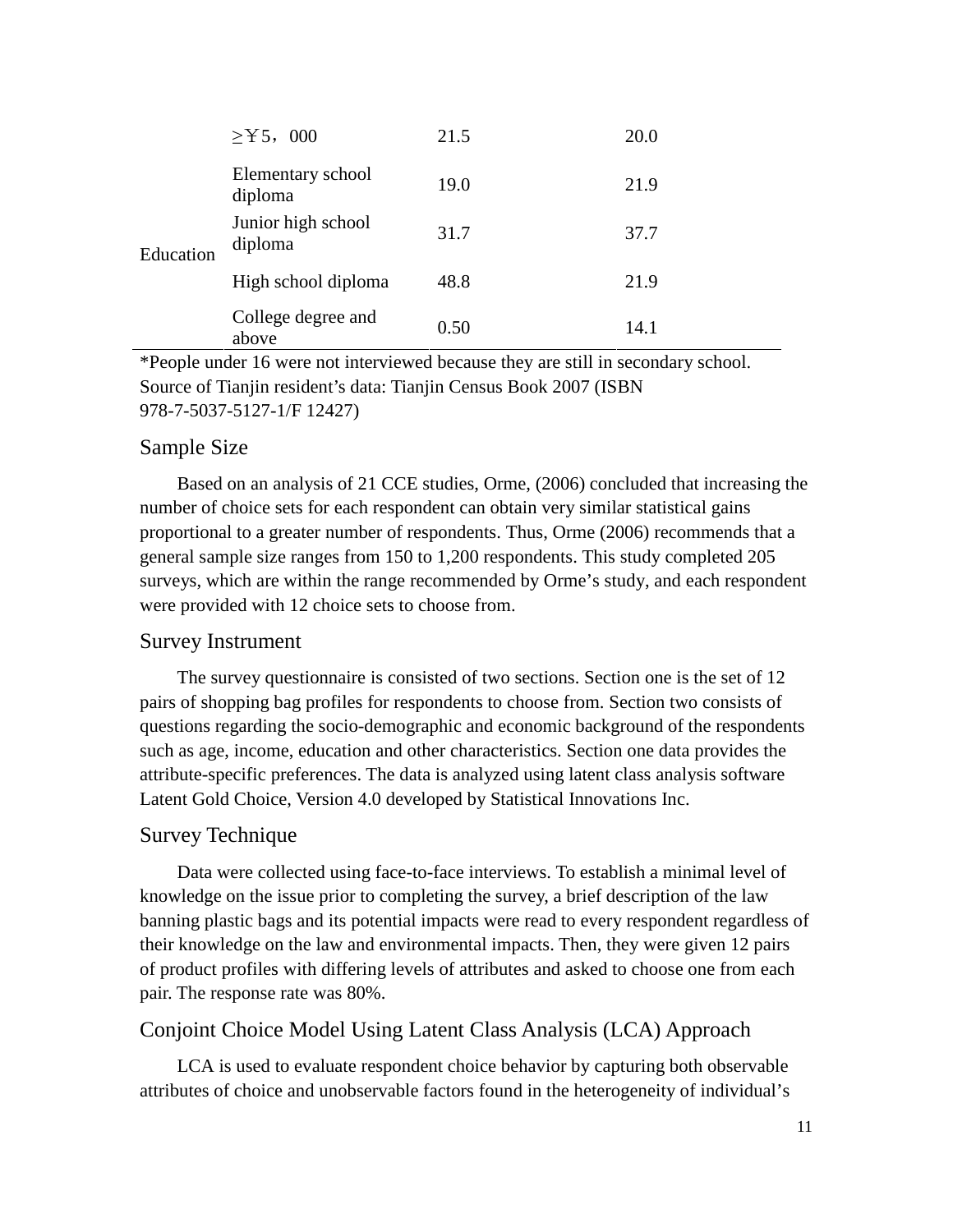behavior (Greene and Hensher 2003; Milon and Scrogin 2006). In other words, respondents are placed into distinct classes (groups) based on their choices when answering the conjoint choice experiment questions. In LCA studies, the probability of making a specific choice among a pair of product profiles is based on the perceived value of product attributes, and covariates of respondents (such as respondent's age and income) (McFadden 1974). The value respondents placed on product attributes and respondents' socio-demographic factors were major factors valuated in this study.

In a conditional logit model, the probability  $(P_{ni})$  that individual *n* chooses profile *i* can be represented by the following equation (McFadden 1974):

(1) 
$$
P_{ni} = \frac{\exp(\eta X_{ni})}{\sum_{h=1}^{I} \exp(\eta X_{nh})}
$$

Where  $\eta$  denotes a scale parameter, usually normalized as 1.0.  $X_{ni}$  is the deterministic component that is assumed to be a linear function of explanatory variables. Equation (1) can be represented as equation (2) for LCA:

(2) 
$$
P_{ni} = \frac{\exp(\eta \beta Z_{ni})}{\sum_{h=1}^{I} \exp(\eta \beta Z_{nh})}
$$

Where  $Z_{ni}$  are explanatory variables of  $X_{ni}$ , including a profile-specific constant, product attribute of profile *i*, and socio-demographic factors of respondent *n*. β is a vector of estimated parameter coefficients.

In a latent class analysis, respondents are sorted into *M* classes (groups) in terms of individuals' choice of observable product attributes, and the unobservable heterogeneity among the respondents. The value of estimated parameter coefficient  $\beta$  is different from class to class because this parameter coefficient is expected to capture the unobservable heterogeneity among individuals (Greene and Hensher 2003). Then, the choice probability of individual *n* belong to class  $m$  ( $m = 1, ..., M$ ) can be expressed as equation (3):

(3) 
$$
P_{ni | m} = \frac{\exp(\eta_m \beta_m Z_{ni})}{\sum_{h=1}^{I} \exp(\eta_m \beta_m Z_{nk})}
$$

Where  $\eta_m$  is the class-specific scale parameter and  $\beta_m$  is the class-specific estimated utility parameter. The software program used to analyze the conjoint choice and the socio-demographics data was Latent Gold Choice 4.0, an analytical tool developed by Statistical Innovations, Inc.

The first step of the latent class analysis was to determine the optimal number of distinct classes for the dataset. Using the Bayesian Information Criterion (lowest BIC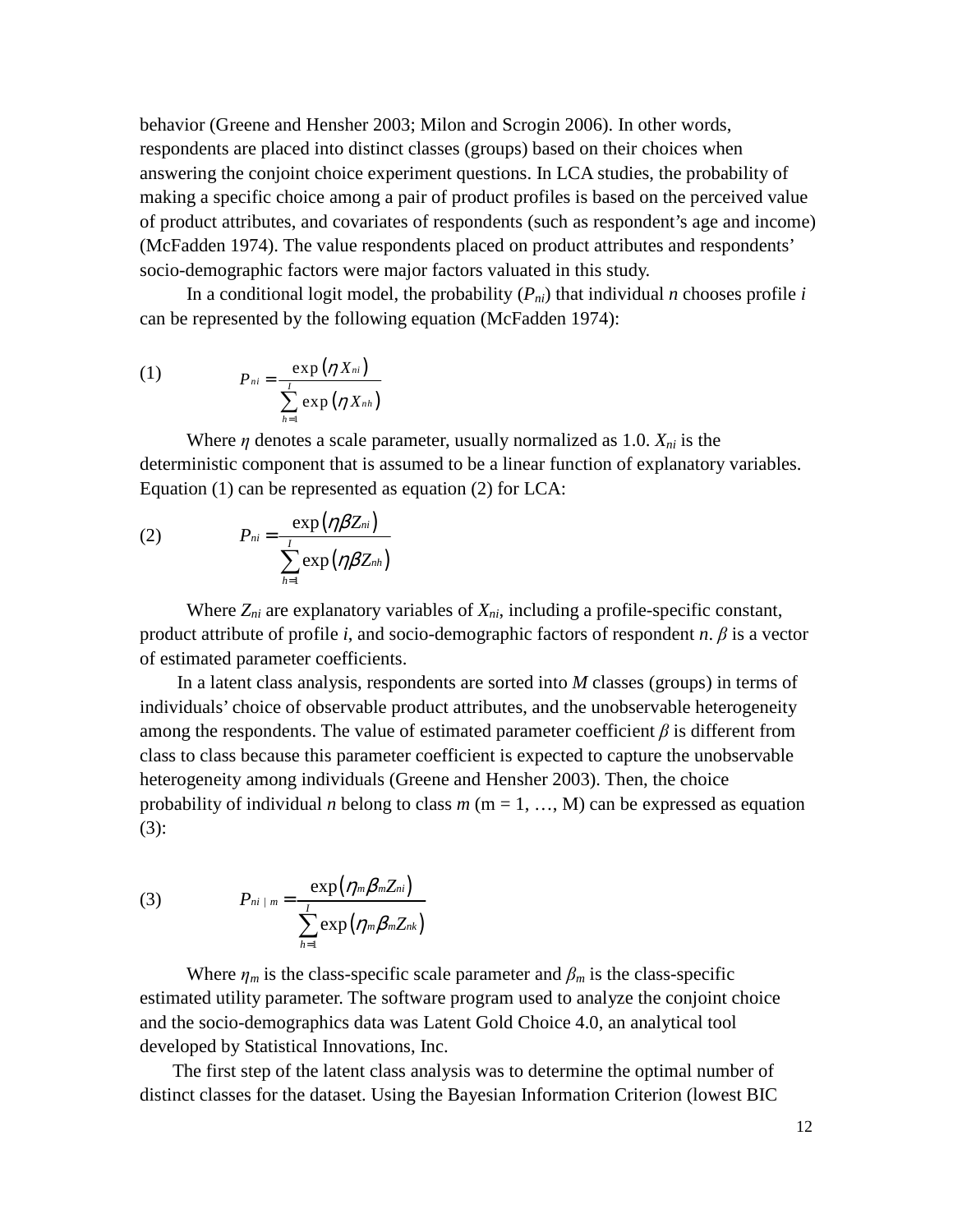value for best results), which was first proposed by Schwarz (Schwartz 1978), it was shown that the five-class model was needed to provide the best grouping for the dataset.

#### Results

#### LCA model specification

The probability for individual *n* in class *m* choosing shopping bag *i* is measured by two types of characteristics: (1) shopping bag attributes, including cost (C), bag materials (M), number of reuse times (T) and time it takes to degrade naturally (D); and (2) individual socio-demographic factors, including age (A), gender (GE), household income (HI), education (ED) and household plastic bag consumption per week (CO). The preference model is specified in equation (4).

(4) 
$$
P(i) = f(C, M, T, D, A, GE, HI, ED, CO)
$$

where:

| P(i)                       | $=$ Probability of choosing product A vs. B,                                                                                                 |
|----------------------------|----------------------------------------------------------------------------------------------------------------------------------------------|
| $\overline{C}$             | $=$ Shopping bag cost, taking values of 0.3 CNY, 1.5 CNY, or<br>3.0 CNY,                                                                     |
| М                          | $=$ Types of materials, biodegradable plastics, degradable plastics,<br>paper and cloth,                                                     |
| T                          | $=$ Number of reuse times, taking values of 1, 5 and 30,                                                                                     |
| D                          | $=$ Time it takes for the material to naturally degrade, taking the values<br>of 1.5 month, 3 months, and 100 years.                         |
| A                          | $=$ Age group:16 to 18, 19 to 29, 30 to 39, 40 to 49, 50 and above.                                                                          |
| GЕ                         | $=$ Gender, Male or Female.                                                                                                                  |
| $\mathop{\rm HI}\nolimits$ | $=$ Household income group (per month) : <3,000 CNY, 3,000 to<br>5,000 CNY, and $> 5,000$ CNY.                                               |
| ED                         | = Educational attainment group: elementary school diploma, junior<br>high school diploma, high school diploma, bachelor degree and<br>above. |
| CO                         | $=$ Plastic bag consumption per week, per household: <10, 10 to 20,<br>and $>20$ .                                                           |

# Latent Class Analysis

The results in Table 6 show the estimated parameters, signs and their significance levels for each class. Of the four attributes shown, the significant attributes that determined the bag choice for Class 1 are degradable plastics (+ sign) and non-degradable plastics (-), cost (-) and degradation period (-). Therefore, Class 1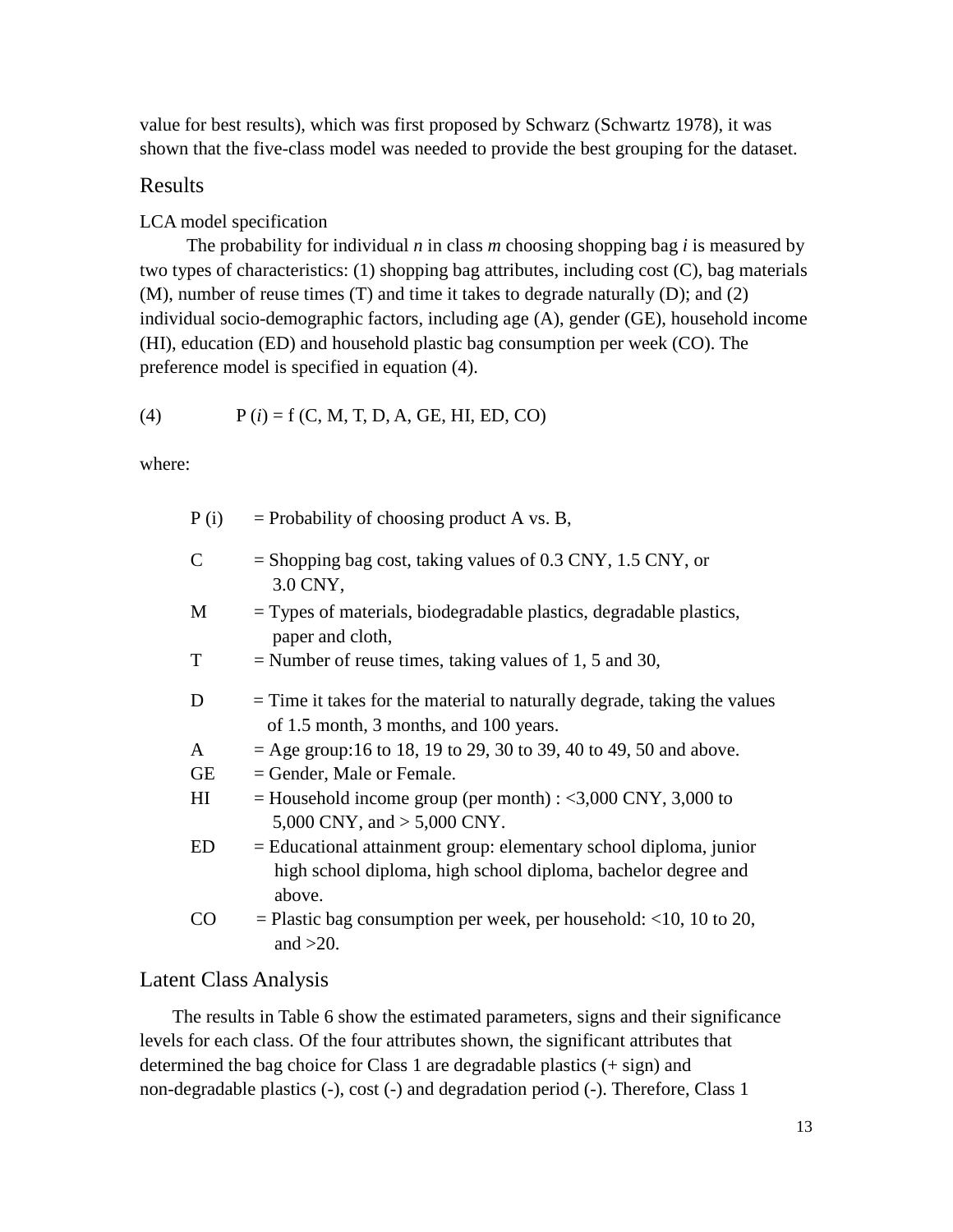respondents prefer degradable material, lower cost and less time for the material to degrade naturally. These signs are expected and significant at the 0.05 or 0.01 levels. For Class 2, the significant attributes found in this group are degradable  $(+)$  and non-degradable plastics (-), reused times (+), and degradation period (-). Again, the signs are expected and they are all significant at the 0.01 level. Cost has the expected negative correlation in this class, but was not significant. Class 2 prefers degradable plastics and bags that can be use many times but do not prefer non-degradable plastic bags that take a long time to degrade. Cost and bags made of either cloth or paper are not important for this group. For class 3, the significant attributes are cloth (+), non-degradable plastics (-), paper (+), and time it takes to degrade (-). These parameters are all significant at the 0.05 level. In Class 4, all parameters except for degradable plastics and paper are significant and have the expected signs. Class 5 respondents do not prefer high cost (-). They prefer paper (+), and higher number of times the bag can be reused (+). These parameters are significant at the 0.05 or 0.01 level.

| <b>Attributes</b>           | Class 1     | Class 2     | Class 3     | Class 4     | Class 5     |
|-----------------------------|-------------|-------------|-------------|-------------|-------------|
| Material                    |             |             |             |             |             |
| Cloth                       | 0.1483      | $-0.0064$   | 1.3825**    | $0.4491*$   | $-0.0624$   |
| Degradable<br>plastics      | $0.2626**$  | $0.6057**$  | 0.0947      | 0.0918      | $-1.1506$   |
| Non-degrad<br>able plastics | $-0.2565*$  | $-0.7898**$ | $-2.9304**$ | $-0.9790**$ | $-0.9627$   |
| Paper                       | $-0.1544$   | 0.1905      | $1.4533**$  | 0.4381      | 2.1756**    |
| Cost                        | $-0.0971*$  | $-0.1378$   | $-0.1642$   | $-0.6943**$ | $-2.8350**$ |
| Times to<br>use             | 0.0016      | $0.0442**$  | 0.0100      | $0.1278**$  | $0.0470*$   |
| Degradation                 | $-0.0040**$ | $-0.0445**$ | $-0.0120**$ | $-0.0117**$ | $-0.0131$   |

Table 6: Parameter Estimates of the Five Classes

\* significant at 0.05 level, \*\*significant at 0.01 level.

A relative attribute importance test for all the attributes was calculated to determine their rankings within each class (Table 7). For Class 1, the type of material (42.29%) is the most important attribute followed by degradation period (32.69%) and cost (21.35%). The number of reuse times (3.67%) is the least important for Class 1 respondents. This is a group balances between choosing an environmentally friendly material (*degradable plastics*) and reasonable cost. Class 2 shows degradation period as the most important factor (59.31%) followed by the type of material (18.62%) and the number of times a bag can be reused (17.10%), then the cost (4.97%). This group is more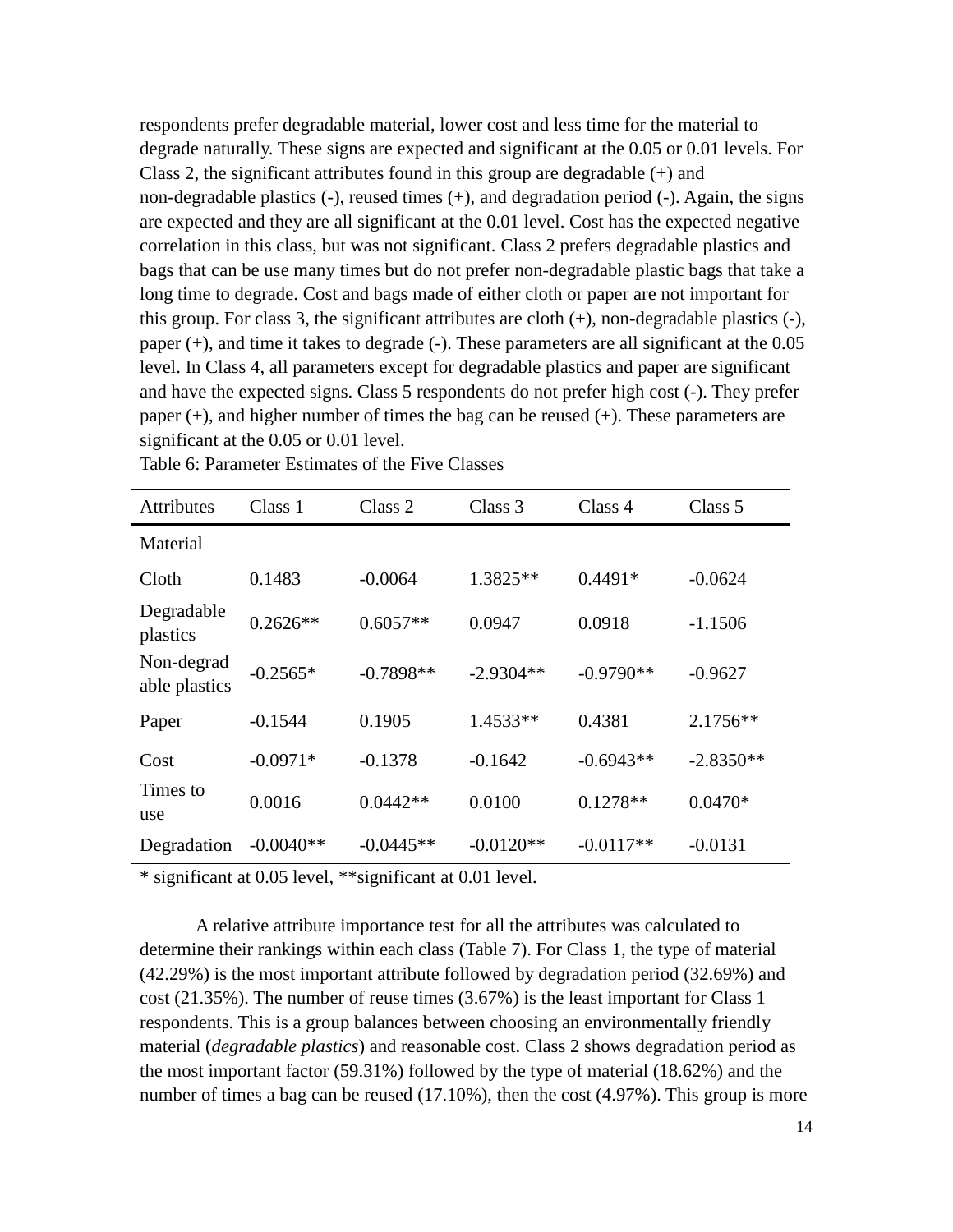of an '*idealist*' group that places environment with less non-degradable plastics as very important regardless of cost. The type of material (69.36%) is the most important factor for the Class 3 group, followed by degradation period (19.02). The cost (7.02) and number of reuse times (4.6%) are less important for this group. Class 3 is the '*no plastics'* group. For Class 4, which is different from other classes, the number of reused times is the most important attribute (45.32%), followed by cost (22.91%), material (17.46%) and degradation period (14.31%). This is the *'practical'* consumption group. Class 5 is the only class in which cost was the most important (56.05%) factor, followed by type of materials (24.36%), number of reuse times (9.98%) and degradation period (9.615). Group 5 is the '*cost conscious'* group. The above showed that each class weighs the product attributes differently.

| $500$ $100$ $100$ $100$           |                             |                 |                               |                  |                           |
|-----------------------------------|-----------------------------|-----------------|-------------------------------|------------------|---------------------------|
| <b>Program Attributes</b>         | Class 1                     | Class 2         | Class 3                       | Class 4          | Class 5                   |
| Material<br>Cost                  | 42.29%<br>21.35%            | 18.62%<br>4.97% | 69.36%<br>7.02%               | 17.46%<br>22.91% | 24.36%<br>56.05%          |
| <b>Times</b>                      | 3.67%                       | 17.10%          | 4.6%                          | 45.32%           | 9.98%                     |
| Degradation                       | 32.69%                      | 59.31%          | 19.02%                        | 14.31%           | 9.61%                     |
| Significant<br>Socio-demographics | All ages<br>except<br>40-49 | Ages 16-18      | <b>Not</b><br>significa<br>nt | Ages 40-49       | <b>Not</b><br>significant |
| % of Respondents                  | 30.3                        | 26.6            | 19.2                          | 16.24            | 7.76                      |

Table 7: Relative Importance of Each Class in Percent and Significant Socio-demographics

Respondents in the same class share similar utility, however each class put different weights on each attribute. In order to find out the respondent's characteristics of each class, we evaluate the significant socio-demographic information according to the classes. The only demographic variable significant is age for three classes. This signifies that age has a large influence on consumer preferences for shopping bag attributes. Below is the summary of the results of each class by attribute importance and age.

Class 1 is the largest group with 30.3% of the respondents. Respondents in this group are less likely to be between ages of 40-49. This is the *'degradable plastics'* group. They prefer degradable plastic bags, likes the material to degrade fast and low cost.

Class 2 is the environmentally conscious, '*idealist'* and younger age group with 26.59% of the respondents. The respondents from this class mainly come from residents aged between16-18 and they place a significant weight on how long it takes for the bags to degrade naturally in a landfill regardless of cost.

Class 3 places the type of material as the most important decision attribute with 19.12% of the respondents. Respondents in this class place about 70% of the weights on the type of materials used to make the bags. They significantly prefer paper and cloth and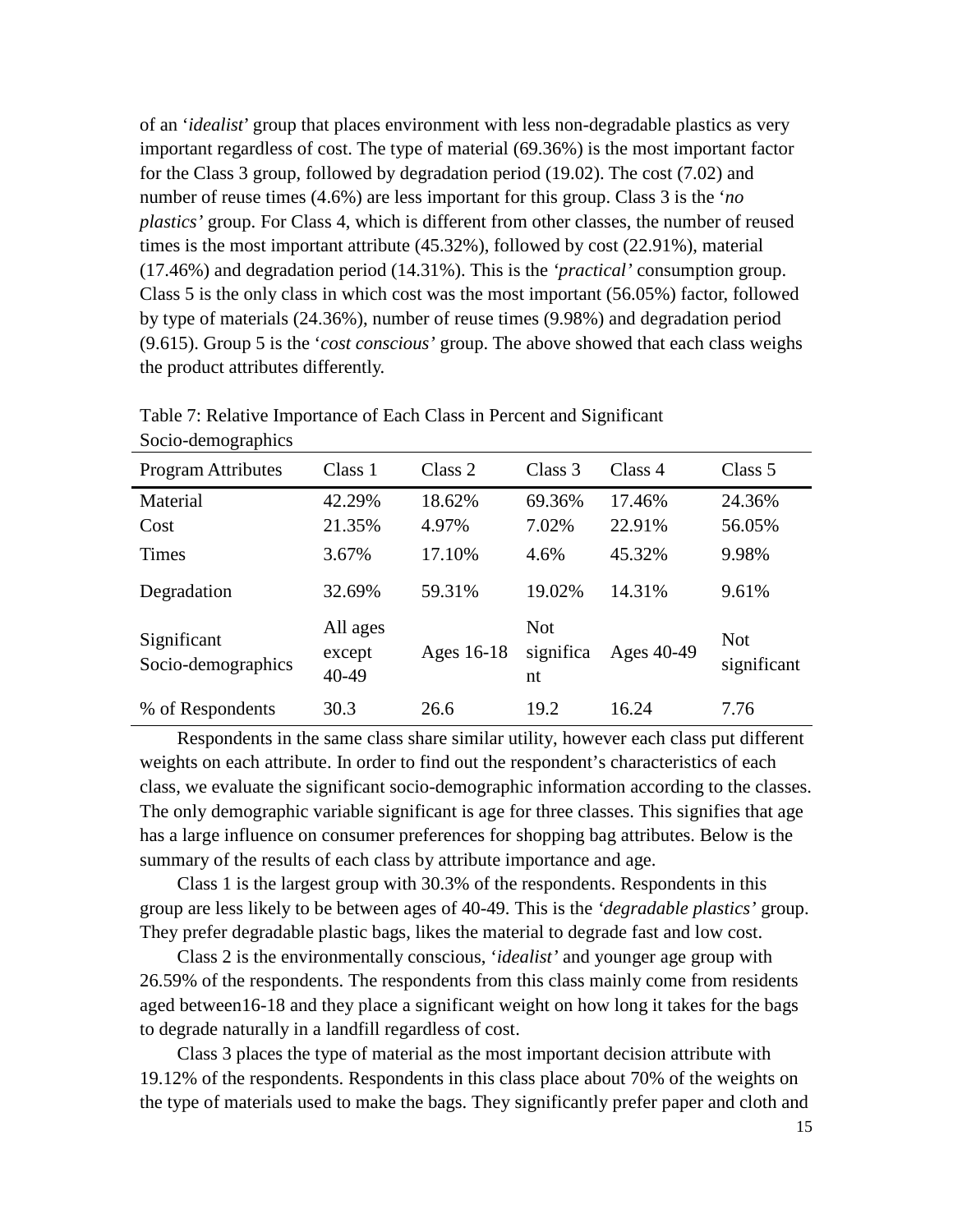generally they are less concern with the number of times the bags can be reused or the cost of the bag. This is the '*no plastics*' group.

Class 4 is the group with 16.24% of the respondents. Respondents in this class are between ages 40-49. They are the '*practical*' consumption group that cares a lot about the number times the bags can be reused (45.32%). They also place importance on the cost (22.91%). The consumers in this group generally are the main wage earners in their families. This group shops a lot and they prefer cloth bags, which can be used many times.

Class 5 is the '*cost conscious'* group with 7.76% of respondents. Cost is the most important attribute of their choice (56.05%), followed by the types of material used to make the bags (24.36%). They prefer paper bags and care less on the degradation time of the bags (9.61%) and reused times (9.98%).

#### Valuation of Alternative Materials Used to Make Environmental Friendly

#### Bags using Expenditure Equivalent Index (EEI)

One of the purposes of this study is to examine respondent's willingness to pay for alternative materials that have environmental implications. Holding other attributes and their levels constant, while independently changing the significant bag materials for each class, the expenditure equivalent index (EEI) of this attribute can be estimated. EEI is used to measure the change in price corresponding to the change in product attribute which in this study is the bag material (Payson, 1994).

This study uses equation (5), which was developed by Payson (1994), to calculate the EEI of alternative materials for the five classes.

(5) 
$$
E E I_j = 1 - \frac{\sum_{j=1}^{J} \beta_j B_j}{\theta C}
$$

Where,  $\beta_j$  is the estimated parameter for the attribute *j*,  $B_j$  is the change of the levels in the attribute *j*,  $\theta$  is the estimated parameter for cost, and *C* is the base level of cost. In this case, the base level of cost is 0.3 CNY, which is the cost of non-degradable plastic bags. Using the baseline as a comparison, the EEI shows the proportional changes in respondents' average willingness to pay (WTP). Thus, respondent's WTP for alternative materials, which have corresponding environmental implications, can be calculated by multiplying the EEI with base cost of 0.30 CNY. The results are presented in Table 8.

Table 8: WTP for shopping bags made with alternative materials to non-degradable plastics

| Attributes | <b>CIT</b><br>-lass ' | $\sim$<br>$\triangle$ lass 2 | $\sim$<br>Class 3 | $\sim$<br>lace<br>ەمەت | $\sim$<br>Class 5 |
|------------|-----------------------|------------------------------|-------------------|------------------------|-------------------|
|            |                       |                              |                   |                        |                   |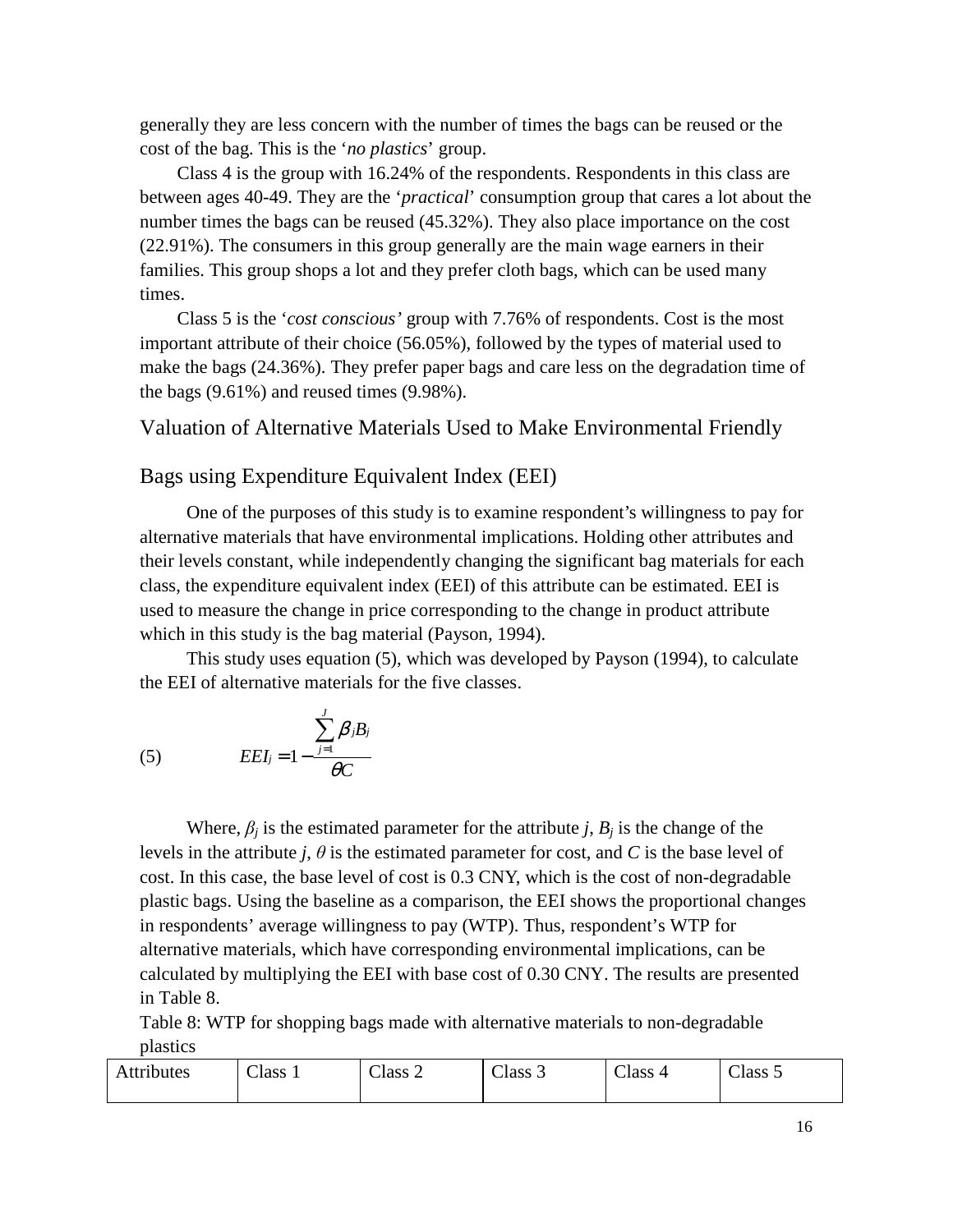|                | <b>EEI</b> | <b>WTP</b> | <b>EEI</b> | <b>WTP</b> | <b>EEI</b> | <b>WTP</b> | <b>EEI</b> | <b>WTP</b> | <b>EEI</b> | <b>WTP</b> |
|----------------|------------|------------|------------|------------|------------|------------|------------|------------|------------|------------|
| Non-           | 1.00       | 0.30       | 1.00       | 0.30       | 1.00       | 0.30       | 1.00       | 0.30       | 1.00       | 0.30       |
| Degradable     |            |            |            |            |            |            |            |            |            |            |
| Plastics (Base |            |            |            |            |            |            |            |            |            |            |
| case)          |            |            |            |            |            |            |            |            |            |            |
| Degradable     | 10.01      | 3.00       | 15.65      | 4.70       | $- -$      | $- -$      | $- -$      | $- -$      |            |            |
| Plastics       |            |            |            |            |            |            |            |            |            |            |
| Paper          | --         |            | --         | $- -$      | 30.50      | 9.15       | $ -$       | $- -$      | 3.56       | 1.07       |
| Cloth          | $ -$       |            | --         | $- -$      | 29.07      | 8.72       | 3.16       | 0.95       | --         |            |

Note: -- means that WTP was not calculated as the parameter for this material in the specific class was not significant.

The baseline bag used for EEI calculation is the current non-degradable plastic bag at 0.3 CNY per bag, that can be reused 3 times, and takes a long time to degrade. The table shows that for all the classes, Class 1 and Class 2 are willing to pay more for degradable plastic bags, Class 3 and Class 5 are willing pay more for paper bags, and Class 3 and Class 4 are willing to pay the more for cloth bags. The table also shows that for degradable plastic bag the range of additional WTP per bag is from 3.0 to 4.7 CNY. For cloth bags, the range of WTP is from 0.95 to 8.72 CNY and for paper, the WTP range for paper is from 1.07 to 9.15 CNY. The WTP range is largest for paper then followed by cloth and then degradable plastics with a much smaller range. Class 3, the *'no plastics'* material group stands out as the group of respondents that are willing to pay a lot for cloth and paper made bags. Since the degradable plastics material is not significant in this class, it be can considered that respondents in this class do not care about plastics whether they are degradable or not. Also, it appears that certain consumers are willing to pay at least 1.0 CNY more for cloth or paper bags. Finally, degradable plastic bags are quite popular with a large segment of the population as 56% of the respondents are willing to pay between 3.00 to 4.7 CNY more per bag. From the results manufacturers can compare the WTP with their production costs to decide which alternative materials they can produce and whom to sell them to in order to make a profit and yet be environmentally friendly.

### Conclusions

Results of this study show that demographics impact the consumer preference for shopping bags made with different materials. In this study age has a large influence on consumer preferences for the type of shopping bags they buy. Consistently, respondents do not prefer non-degradable plastic bags. Preferences for other materials vary as some groups of consumers prefer cloth and others prefer paper or degradable plastics. For a majority of the respondents, cost was negatively correlated as expected, but for 2 classes they were not significant meaning cost was not a factor when purchasing bags. For the two attributes: 'numbers of times of reusing a bag' and 'years it takes for the bag to naturally degrade', the signs are as expected, positive for increasing the number of reuse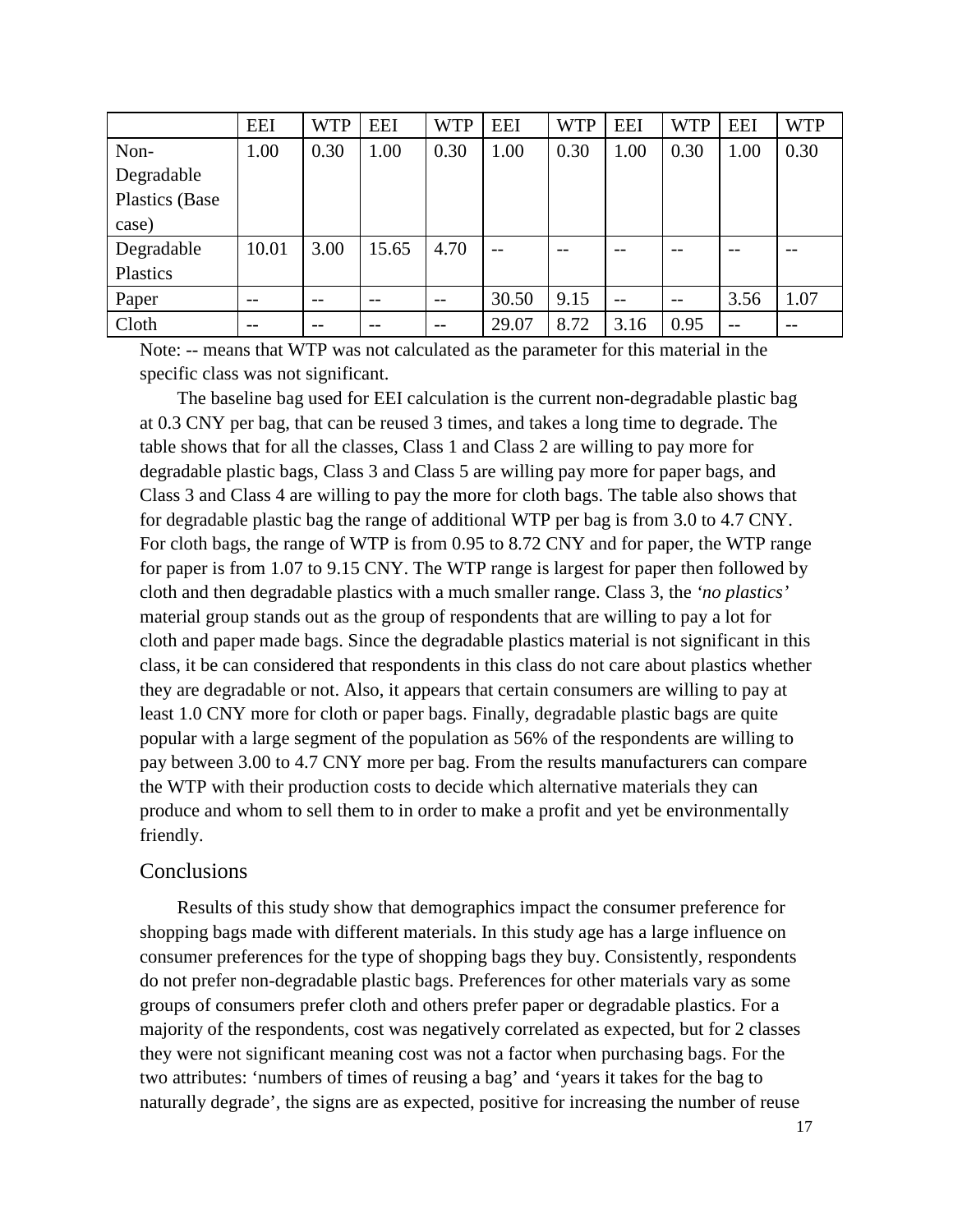times and negative for increasing years needed to degrade the bag naturally. Several groups did not show a significant value for those two attributes.

The implications of the results highlight the need for finding a substitute for non-degradable plastic bags. Consumers and producers will benefit from a change in the current production and use pattern. In general, residents of Tianjin prefer lower cost, bags that can be used many times but that have a faster rate of degradation . However, from a marketing standpoint, there are about 26% of the population that strongly prefer purchasing shopping bags not made with non-degradable plastics and some willing to pay up to 4.7 CNY per bag. However, if a bag manufacturer wants to produce a shopping bag that appeals to a broader base, the shopping bag should be made of degradable plastics, at reasonable cost and degrade fast in a natural environment. Interestingly, the results indicate that a lot of consumers still prefer plastics, though they must be degradable, as plastic bags are not bulky to take along, are sanitary, can carry both dry and wet goods and are waterproof.

Finally, there are niche markets that can be developed for bag manufacturers. This study found that there are some who only prefer paper or cloth bags and are willing to pay much more than their current expenditures. This study sets out to explore consumer's preferences in Tianjin for shopping bags made with materials other than the highly undesirable environmentally unfriendly plastic bags. Results showed that given reasonable costs, bags made with different materials, particularly with degradable plastics, are popular with consumers. For marketing purposes, as shown in this study, different types of shopping bags catered to different socio-demographics. Bag manufacturers should capitalize on the market information provided in this study to maximize their revenues.

## References

- Adamowicz, W., J. J. Louviere, and Williams M. 1994. Combining Revealed and Stated Preference Methods for Valuing Environmental Amenities. *Journal of Environmental Economics and Management* 26:271-292.
- Adamowicz, Wiktor, Joffre Swait, Peter Boxall, Jordan Louviere, and Michael Williams. 1996. Perceptions versus Objective Measurement of Environmental Valuation. *Journal of Environmental Economics and Management* 32:65-84.

Biello, David. 2008. China Sacks Plastic Bags. *Scientific China*, http://www.sciam.com/article.cfm?id=china-sacks-plastic-bags. (accessed August 7, 2008).

- Blamey, R., J. Bennett, J. Lounsbury, M. Morrision, and J. Rolfe. 1999. The use of policy labels in environmental choice modeling studies.
- Boxall, Peter C., Wiktor L. Adamowicz, Joffre Swait, Michael Williams, and Jordan Louviere. 1996. *Ecological Economics*. 18:243-253.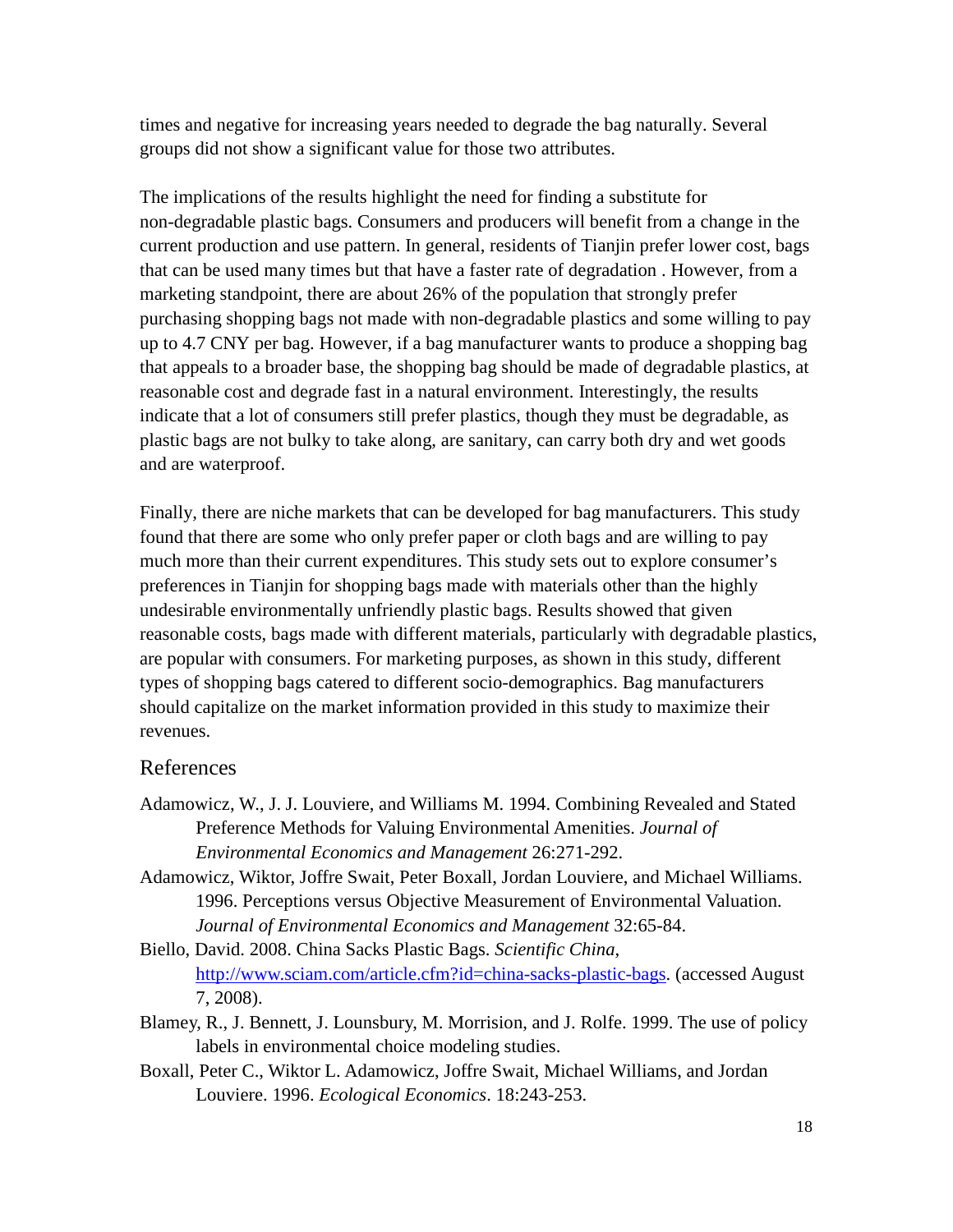- Bullock, C. H., D. A. Elston, and N. A. Chalmers. 1998. An Application of Economic Choice Ex-periments to a Traditional Land Use: Deer Hunting and landscape Change in the Scottish Highlands. *Journal of Environmental Management* 52 (4):335-351.
- Cattin, P., and D. R. Wittink. 1982. Commercial Use of Conjoint Analysis. *Journal of Marketing Research* 46 (Summer):44-53.
- France to ban non-degradable plastic bags. Environment Daily 1962. Retrieved July, 2008, from

http://plasticshoppingbagfree.org.nz/global-news/france-plan-ban-in-2005-for-2010

- Green, P. E., and Y. Wind. 1975. New Ways to Measure Consumers' Judgments. *Harvard Business Review* (July-August):89-108.
- Greene, W. H., and D. A. Hensher. 2003. A latent class model for discrete choice analysis: contrasts with mixed logit. *Transportation Research Part B: Methodological* 37 (8):681-698.
- Halbrendt, C. C., F. Yang, L. Thomas, and A. Pant. 2007. Analysis of farm household preferences in the management of invasive species: The case of Miconia in Hawaii. *International Food and Agribusiness Management Review* 10 (2):1-23.
- Halbrendt, C. K, F. F. Wirth, and G. F. Vaughn. 1991. Conjoint Analysis of the Mid-Atlantic Food-Fish Market for Farm Raised Hybrid Striped Bass. *Southern Journal of Agricultural Economics* 23:155-164.
- Hanley, N., S Mourato, and E. Wright R. 2001. Choice Modelling Approaches: A Superior Alternative for Environmental Valuation? *Journal of Economic Surveys* 15 (3):435-462.
- Hensher, D. A. 1994. Stated preference analysis of travel chices: the state of practice. *Transportation Research Part B: Methodological* 21:107-133.
- Hong Kong tremendously reduces plastic bag use. 2006. *China Daily*, Dec. 6, 2006.
- Italy set to ban non-biodegradable bags. *BNET BUSINESS NETWORK*  http://findarticles.com/p/articles/mi\_hb5954/is/ain24069115. (accessed July 16, 2008).
- Louviere, J. J., ed. 2000. *State Choice Methods: Analysis and Application*. Edited by D. A. Hensher and J. D. Swait: Cambridge University Press.
- Louviere, J. J., and G. G. Woodworth. 1983. Design and analysis of simulated consumer choice or allocation experiments: An approach based on aggregated data. *Journal of Marketing Research* 20:350-367.
- McFadden, D. S., ed. 1974. *Conditional logit analysis of qualitative choice behaviour*. Edited by Z. I., *Frontiers in econometrics*. New York: Academic Press.
- Milon, J. W, and D. Scrogin. 2006. Latent preferences and valuation of wetland ecosystem restoration. *Ecological Economics* 56 (2):162-175.
- Notice of the State Council on limiting production, sales and use of plastic bags. http://www.gov.cn/zwgk/2008-01/08/content\_852879.htm. (accessed April 20, 2008).